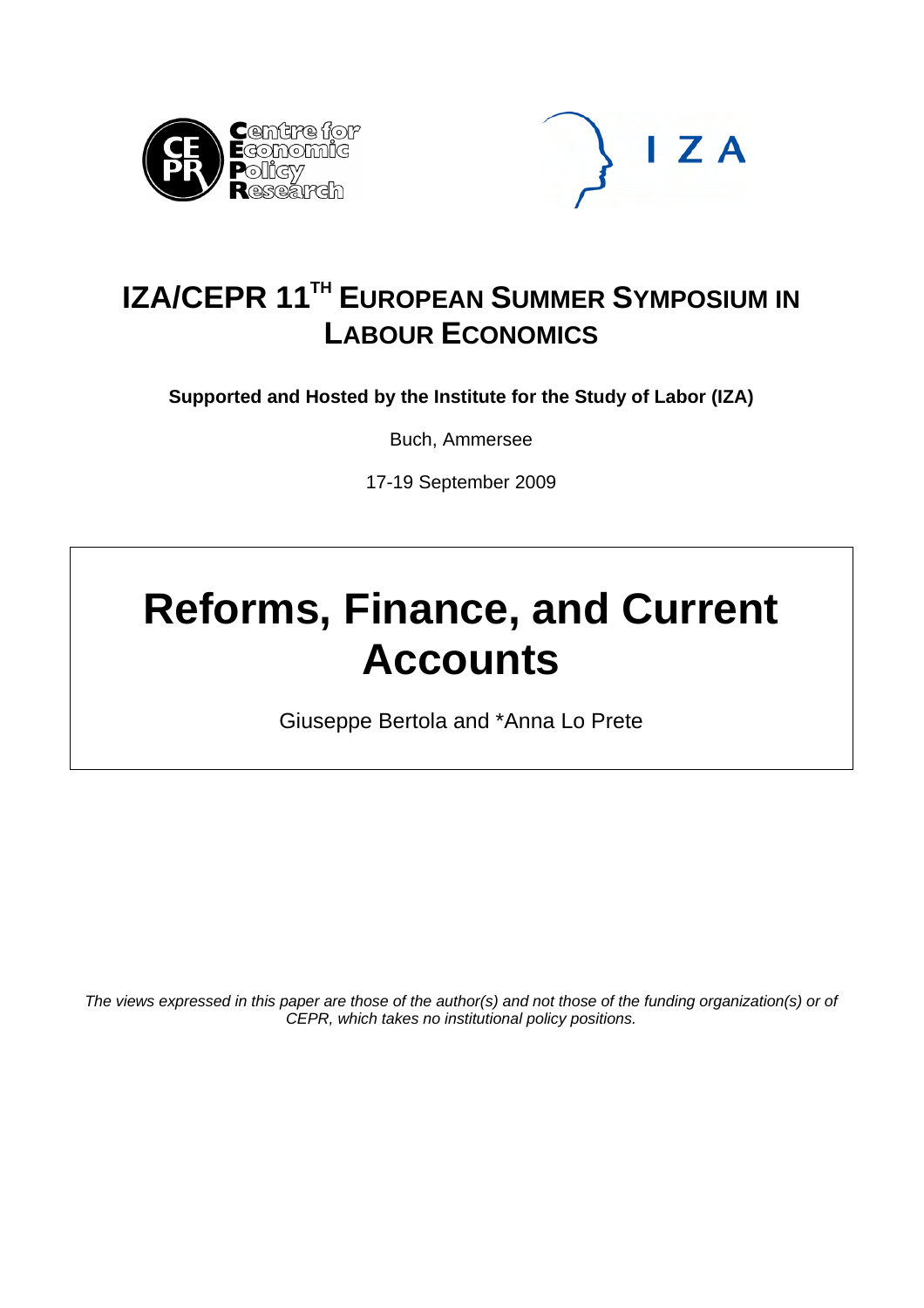# **Reforms, Finance, and Current Accounts**

Giuseppe Bertola\* and Anna Lo Prete \*\*

This draft: August 2009

**ABSTRACT:** We study theoretical and empirical relationships between countries' current accounts and reforms of institutions that shape labor's productivity and labor income risk. In theory, both consumption smoothing and precautionary motives shape saving behavior when deregulation speeds up income growth and amplifies idiosyncratic income risk, and the relative importance of these two channels depends on workers' access to credit. Empirically, nonlinear regressions on a standard sample of OECD countries indicate that the association between deregulation trends and current accounts surpluses is statistically significant, robust to a variety of specification details, and stronger where financial markets are less developed. The relevant labor market regulation and financial indicators are empirically associated not only with lower consumption, faster production growth, and more investment, but also with higher wage dispersion.

*JEL Classification*: E44, F32, J08

\_\_\_\_\_\_\_\_\_\_\_\_\_\_\_\_\_\_\_\_\_\_\_\_\_\_\_\_\_\_\_

*Keywords*: structural reforms, financial markets, current accounts.

<sup>\*</sup> Università di Torino, CEPR; \*\* Università di Torino. First draft March, 2009; this draft benefits from helpful comments by seminar and conference participants in Torino, Pisa, Fiesole (EUI), Milan (Bocconi), Barcelona (CREI-UPF), Madrid (Carlos III), Alicante. Financial support by Università di Torino (G.Bertola: Ricerca Locale) and Regione Piemonte (A.Lo Prete: Azione A) and research assistance by Stella Capuano are also gratefully acknowledged.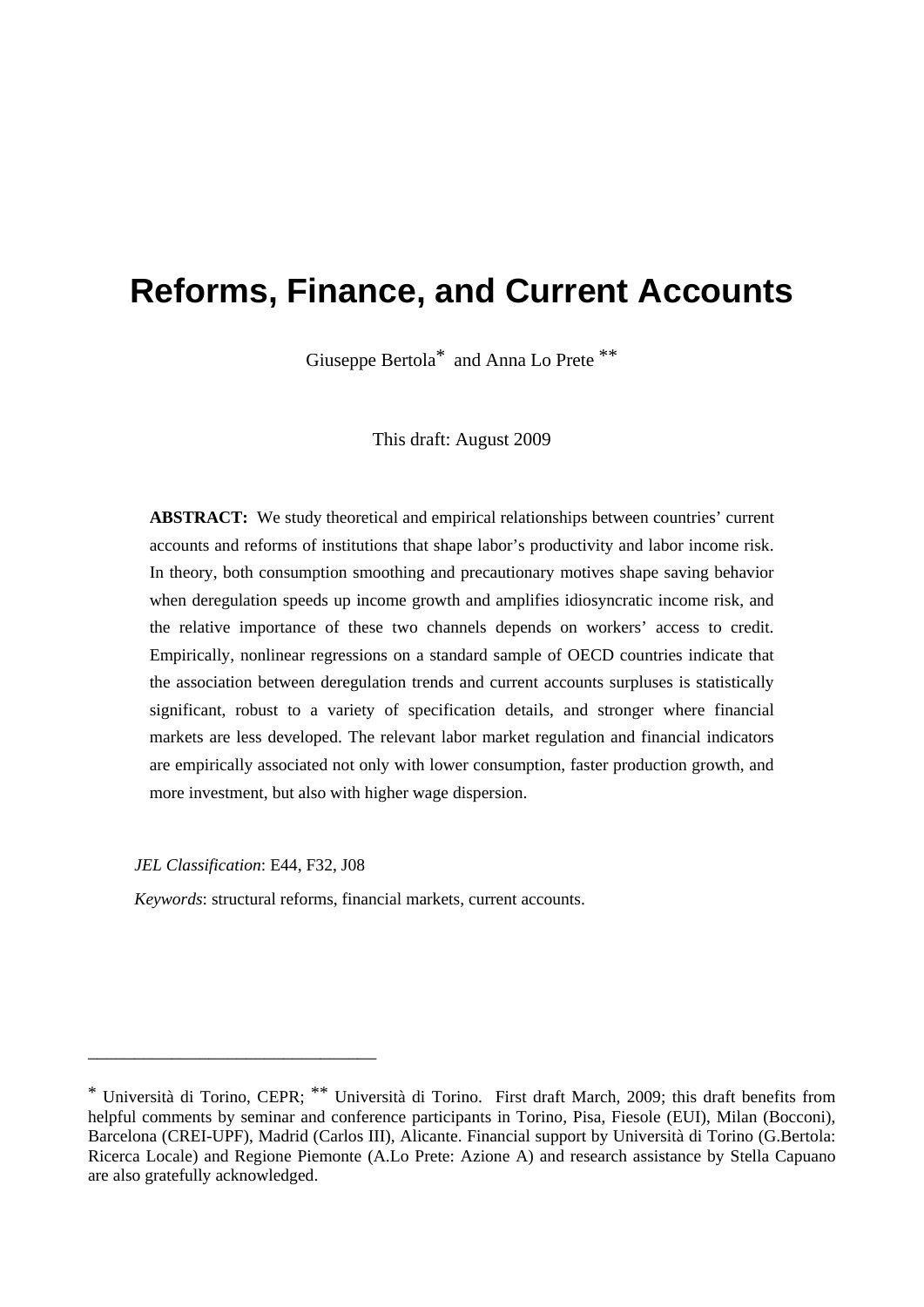# **1. Introduction**

Since the early 1990s, structural labor market reforms along the OECD (1994) guidelines have been accompanied by financial market development within countries, and by growing current account and net foreign asset imbalances across countries. In this paper, we characterize how these broad trends may be linked to each other in theory, and assess the extent to which the relevant mechanisms fit the uneven pace of reforms, financial development, and current account imbalances across a panel of OECD countries.

In theory, financial markets play a crucial role in funding human capital investment, allowing consumption to respond to the expected growth of future income, and smoothing out its variability's consumption impact. But financial markets do not in practice make it possible to diversify labor income risk, and redistribution policies and other institutional features of labor markets also shape the dynamics of production and its distribution across individuals. Labor market regulation generally decreases production efficiency at the same time as it smoothes uninsurable labor income flows. The efficiency effects of regulation may be detected in growth, investment, and total factor productivity country-level data, to the extent that is it possible to control for other relevant factors. Income and consumption volatility are not as easy to measure in comparable fashion across countries and periods, however. Hence, we study how changes in institutions meant to smooth consumption risk are related, through savings and growth effects mediated by financial market channels, to countries' current accounts.

Our approach connects elements from various strands of literature. Productivity growth is straightforwardly related to savings and investment and to current accounts (Ventura, 2003, and references therein), and is in turn influenced by structural reforms (Nicoletti and Scarpetta, 2003). To the best of our knowledge only Kennedy and Slok (2005) have inspected the resulting relationship between reforms and current accounts, using empirical specifications that are difficult to interpret from an inter-temporal optimization perspective and yield mixed and inconclusive results. We specifically focus on the role of financial market development in allowing reforms to improve the economy's efficiency, and expected income growth to affect current consumption and welfare through the channels analyzed by Buti et al. (2008) in a politico-economic context. But we also model the implications of reforms' impact on labor income risk. As argued by Carlin and Soskice (2007), flexibility-oriented reforms may lower the propensity to consume of workers faced by more volatile income processes, and recent literature has explored the international implications of such within-country income distribution aspects. Kocherlakota and Pistaferri (2007), for example, show that within-country risk influences equilibrium exchange rates when individual consumption can be insured against observable country-specific shocks, while the need to elicit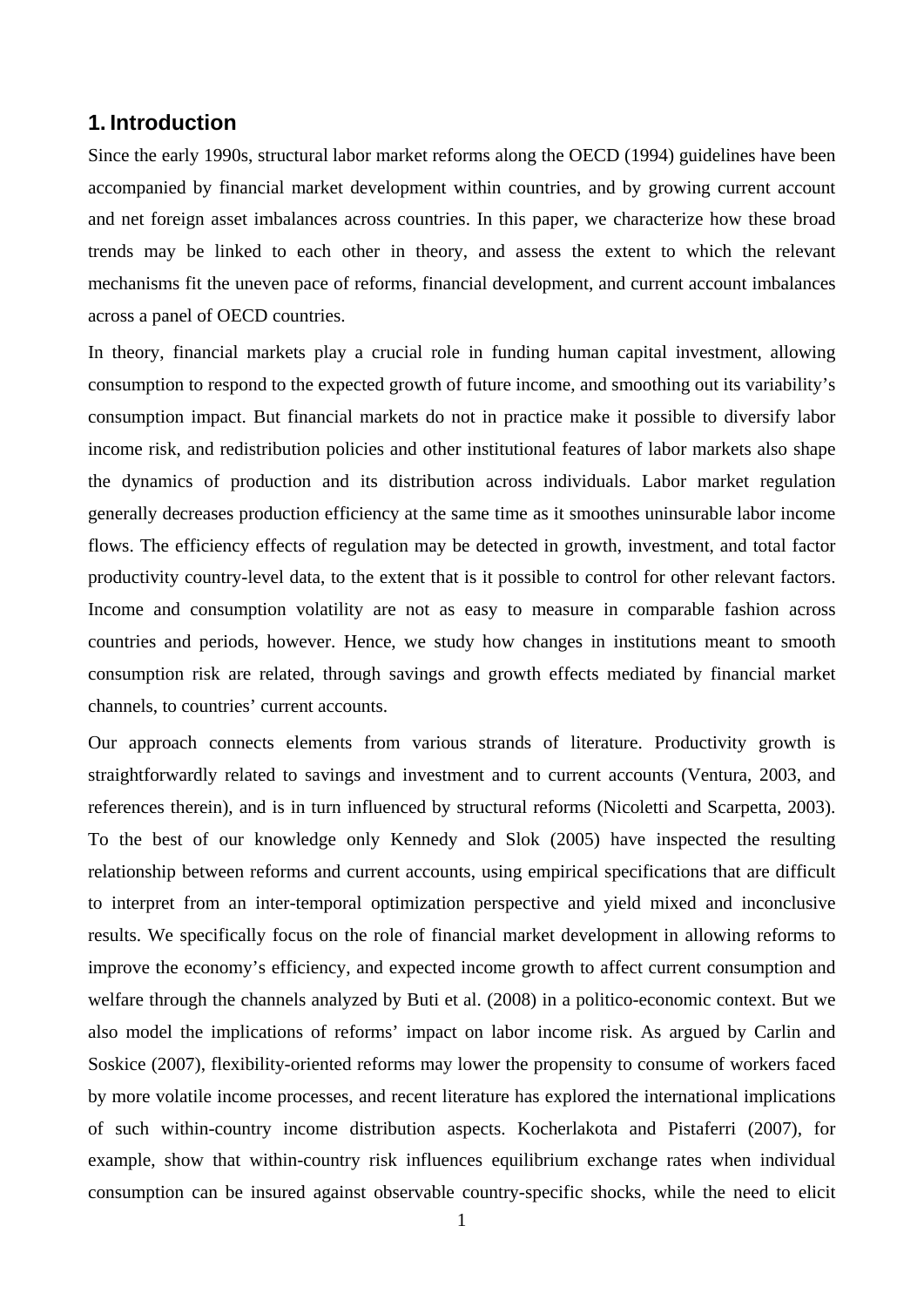unobservable effort prevents complete insurance against individual idiosyncratic income fluctuations. $<sup>1</sup>$ </sup>

In the context of this literature, we highlight the role of redistribution and labor market regulation in shaping not only productivity developments, but also the intensity of labor income risk. To model the relationship between financial market development and allocative and distributional mechanisms, we choose to employ a standard liquidity-constrained self-insurance framework of analysis, which we find more natural than settings with more or less complete formal insurance mechanisms. Empirically, we focus on the association between institutional change and balance of payment dynamics, rather than on the role of institutional configurations in shaping the international impact of shocks (Lo Prete, 2008, finds that the configuration of internal risk-sharing institutions matters for the relationship between aggregate consumption and aggregate production at the country level).

In Section 2 we outline in some detail the relevant theoretical insights, modeling a simple economy where redistribution policies influence choices by worker-consumers to invest so as to increase their future jobs' productivity. Since redistribution diminishes individual incentives to undertake such investments, aggregate incomes are expected to increase when labor markets are deregulated. The extent to which this is reflected in current consumption (and in the aggregate current account balance of investment and savings) depends on the implications of less generous redistribution and labor market deregulation for individual consumption risk. We characterize the relevant effects adopting functional forms that neatly separate the effects of interest, and we discuss how borrowing constraints may further shape the impact of reforms on output, consumption, and current accounts.

The resulting theoretical perspective implies interesting interactions between financial structure and current accounts. If financial markets allow households to anticipate and smooth consumption, then the representative individual saves less when regulatory reforms increase expected future income relative to current income. But consumption growth may be prevented by borrowing constraints and, to the extent that labor market regulation is meant to reduce uncertainty for workers, the same reforms that increase average production also increase idiosyncratic uncertainty and induce precautionary savings. Through this channel, reforms should be associated with smaller current account deficits, or larger surpluses. In Section 3 we specify an empirical model aimed at detecting

 $\overline{a}$ 

 $1$  This implication can in principle be tested empirically, and the paper claims some success in doing so on UK and US data, but Kollman (2009) shows that the same data offer little or no support to the theory. Broer (2008) proposes a different channel of interaction between risk and savings, based on the Kruger and Perri (2007) endogenous enforcement mechanism whereby more uncertain future income prospects relax borrowing constraints; Mendoza, Quadrini, and Ríos-Rull (2007) show that international financial integration across countries with different internal borrowing constraints have distributional implications, as it implies that rates of return increase – to the detriment of borrowers – in financially repressed countries.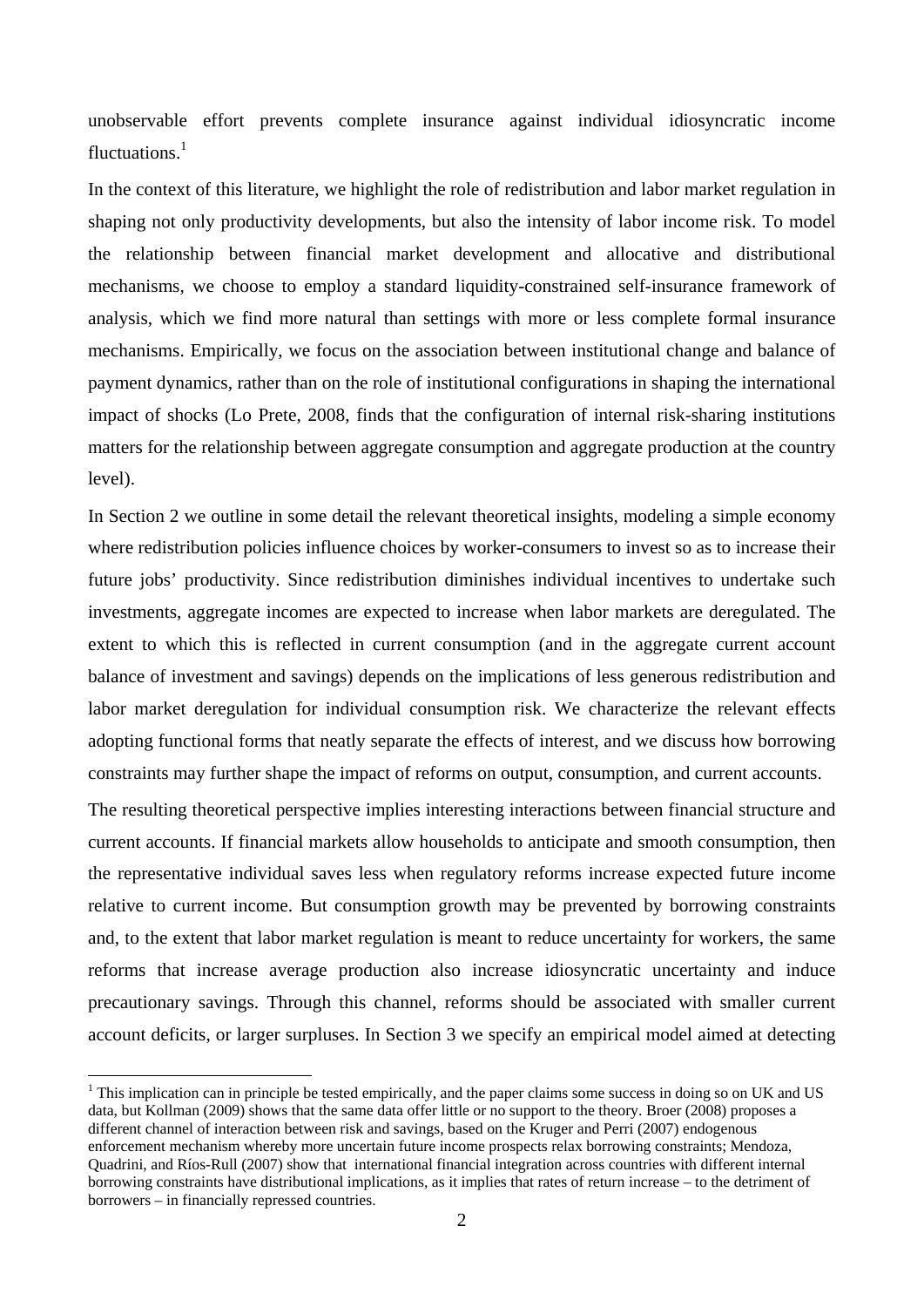such effects. In a standard cross-country panel data set, relationships between indicators of labor market rigidity (drawn from standard OECD sources) and indicators of financial development can be interpreted in terms of reforms' impact not only on aggregate income and investment dynamics, but also on households' consumption, which is expected to increase when financial markets allow households to borrow, with a negative impact on current account balances. Many other cyclical and trend factors also shape current accounts, of course. In contrast to recent empirical studies of macroeconomic current account imbalances, which analyze the effects of a comprehensive set of variables on short, medium, and long term dynamics, relying on a wide range of theoretical models but without testing a particular one (see Debelle and Faruqee, 1996, Calderon et al., 2002, Chinn and Prasad, 2003), our perspective combines theoretical insights from models of labor market institutions' motivation and effects, and from models of consumption-smoothing channels of interaction between financial markets and other markets' structure.

The results offer intriguingly significant and robust support to the empirical relevance of such theoretical insights. In our basic specification, deregulation is associated with smaller current account deficits, and the size of this effect is larger where financial markets are less developed. This can be explained by precautionary saving behavior in response to stronger labor income risk. While it is of course impossible to account for all possible channels of interaction, we find that the estimated effects of institutional change is robust to controlling for arguably exogenous variables (such as dependency ratios, real effective exchange rates, and the terms of trade), to 5-year averaging of the data (to reduce the importance of cyclical fluctuations), and other specification variants. Section 4 explores the relationship to income and consumption, to investment, and to earnings inequality of the institutional interactions detected to be relevant to current account developments by our estimation procedure, and documents empirical associations consistent with our theoretical perspective: deregulation is associated with lower consumption, faster production growth, more investment, and higher earnings inequality.

Section 5 concludes summarizing the results and discussing their implications for the interpretation of past trends and possible developments after the 2008 crisis at the end of a long phase of financial deepening and labor market deregulation, when countries following trajectories of labor market deregulation and financial development accumulated foreign financial assets relative to those that already featured loosely regulated labor markets and easy access by households to borrowing and stock ownership.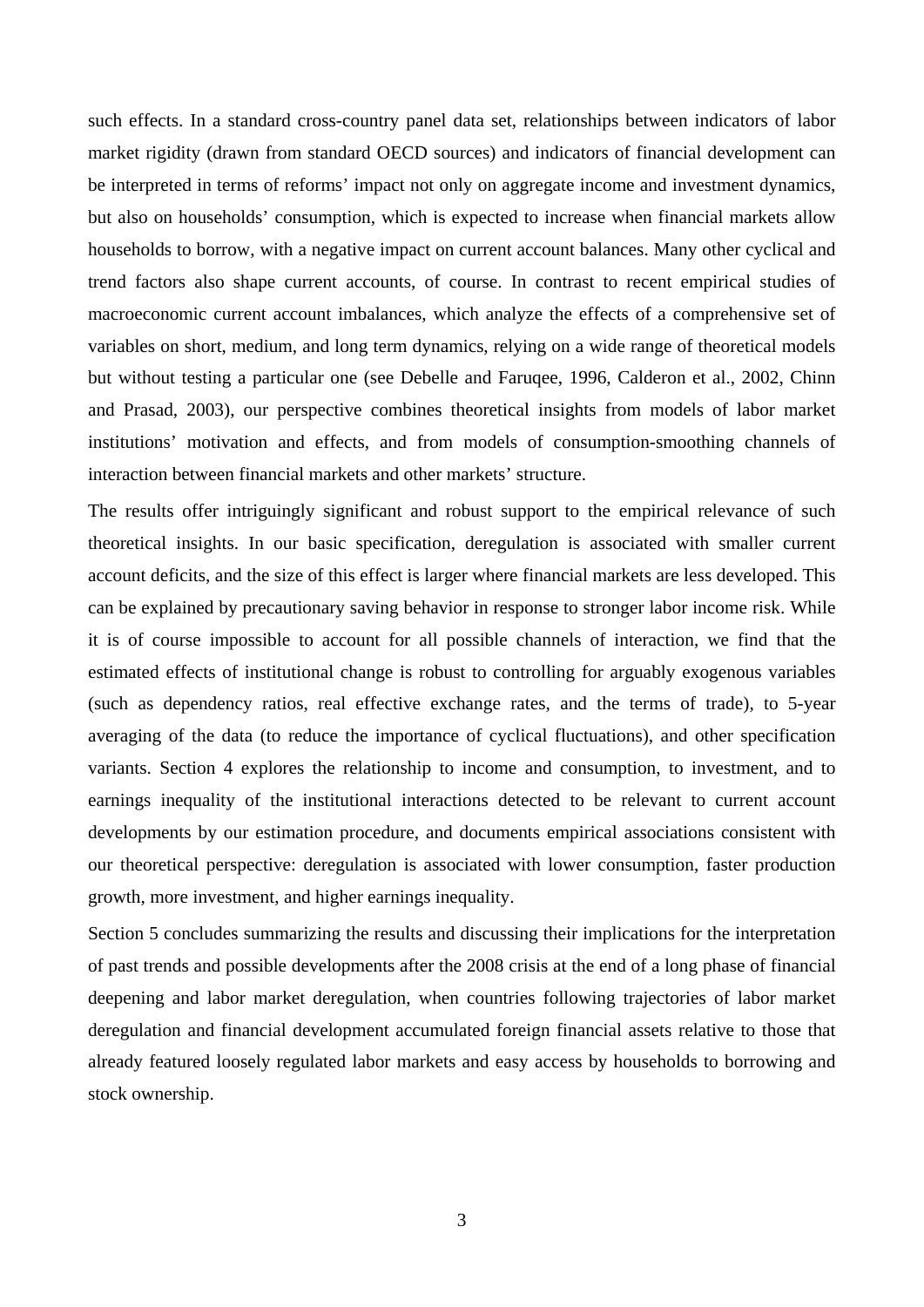# **2. A theoretical framework**

We illustrate with a simple model the interaction of labor market and international phenomena when labor incomes are determined by individual choices as well as by uninsurably random events, and both are shaped by public policies. The relevant mechanisms may be applicable to other income flows, such as those resulting from business investments, and to any redistributive taxation that reduces incentives to seek higher expected income at the same time as it smoothes the consumption impact of income shocks. Consistently with our empirical application, we focus on a labor market interpretation of the model.

As in Bertola (2004), the economy's risk-averse workers may relocate their labor to firms, sectors, or occupations where labor income is expected to be higher. In equilibrium, the payoff to such mobility is endogenous, because employment in better jobs encounters decreasing returns.

Formally, let  $\pi_0$  denote the marginal and average productivity of employment opportunities available by default to all workers. Normalizing total labor to unity, and denoting with  $l$  the proportion of employment in jobs where marginal productivity is a decreasing function  $\pi_1(l)$  of employment, the economy's aggregate output

$$
Y(l) = \int_0^l \pi_1(x) dx + (1 - l) \pi_0 \tag{1}
$$

is increasing in *l* over the range where  $\pi_1(l) > \pi_0$ .

In order to allocate labor to the type of jobs indexed by 1, it is necessary to pay a per-unit cost  $k$  in terms of the previous period's output. Denoting with  $r$  the opportunity cost of funds for the economy, discounted output is maximized when labor productivity differentials offset the relocation cost at the margin:

$$
\pi_1(l) = \pi_0 + (1+r)k. \tag{2}
$$

This corresponds to the competitive outcome when individual workers' investments are funded at rate  $r$  and rewarded on the basis of labor's marginal productivity; under decreasing returns, part of the infra-marginal production is paid to a factor in fixed supply that, like labor, we take to be owned by the country's resident.

The economy does not necessarily deliver the socially efficient allocation of labor when individual gross wages are subject to random uninsurable shocks and net income is influenced by a tax-andsubsidy scheme. Gross earnings are observable and may taxed, but payment of  $k$  is private information, and we suppose that the component of earnings that reflects the mean marginal productivity (implied by aggregate labor's allocation) cannot be disentangled from that which results from mean-zero shocks, denoted  $\varepsilon$ , that are idiosyncratic to individuals. When random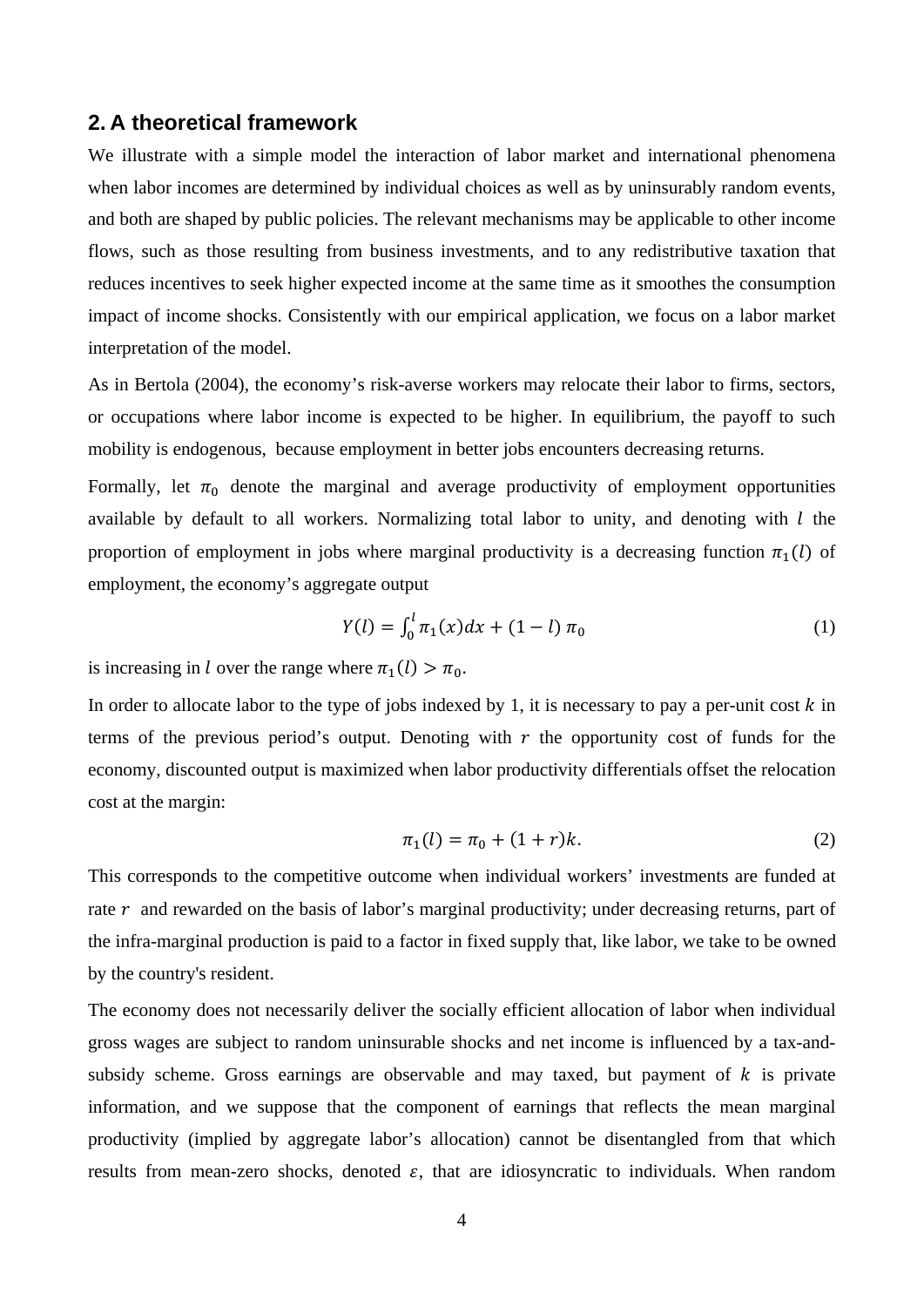shocks are realized on a common support that prevents labor income from revealing whether k has been paid, they are uninsurable: taxes and subsidies can be a function of realized labor income, but cannot be contingent on whether  $k$  has been paid by the worker.

We model formally a simple linear redistribution policy, denoting with  $\tau$  a proportional labor income tax rate and with s the per capita subsidy implied by a static balanced-budget constraint. Thus, net earnings of a unit of labor are given by

$$
w = (1 - \tau)(\pi_1(l) + \varepsilon_1) + s \text{ in sector 1},
$$
  
=  $(1 - \tau)(\pi_0 + \varepsilon_0) + s \text{ in sector 0},$   
for  $s = [l\pi_1(l) + (1 - l)\pi_0]\tau,$  (3)

where the idiosyncratic mean-zero income shocks  $\varepsilon$  are indexed by 0 and 1 to allow their distribution to differ across jobs that do and do not require investment. When solving the model explicitly we will suppose that  $\varepsilon_0 \sim N(0, \sigma_0^2)$  and  $\varepsilon_1 \sim N(0, \sigma_1^2)$ ; the normal distribution's infinite support ensures that one-shot wage realizations do not provide information about their mean.

In the model, this policy has both efficiency and insurance effects (Varian, 1980). Collective bargaining and wage compression could be similarly modeled in this framework along the lines of Agell (2002), and employment protection provisions could also be represented in this setting by job-specific wage taxes and subsidies (Bertola, 2004).

#### 2.1. Individual optimization

All individuals are indefinitely lived, and homogeneous in all respects except the resources available to them at the beginning of each period. These include the asset level  $a_t$ , resulting from the previous period's financial savings choice and accrual of interest, and the wage  $w_t$  paid by their job, which results from the previous period's human capital investment and from a random shock. In every period, individuals choose consumption  $c_t$  and decide whether to spend k in order to increase their expected labor income in the next period. The remainder of their savings is invested in a financial asset that yields the rate  $r$  in equation (2). A constraint may be binding on the amount borrowed at that rate.

Individuals choose c and the investment indicator  $m_t \in \{0,1\}$  to solve the problem

$$
V(w_t + a_t) = \max_{c,m} u(c) + \beta E_m [V(w_{t+1} + (w_t + a_t - c - km)(1+r))]
$$
  
s.t.  $w_t + a_t - c - km > -\overline{b}$ , (4)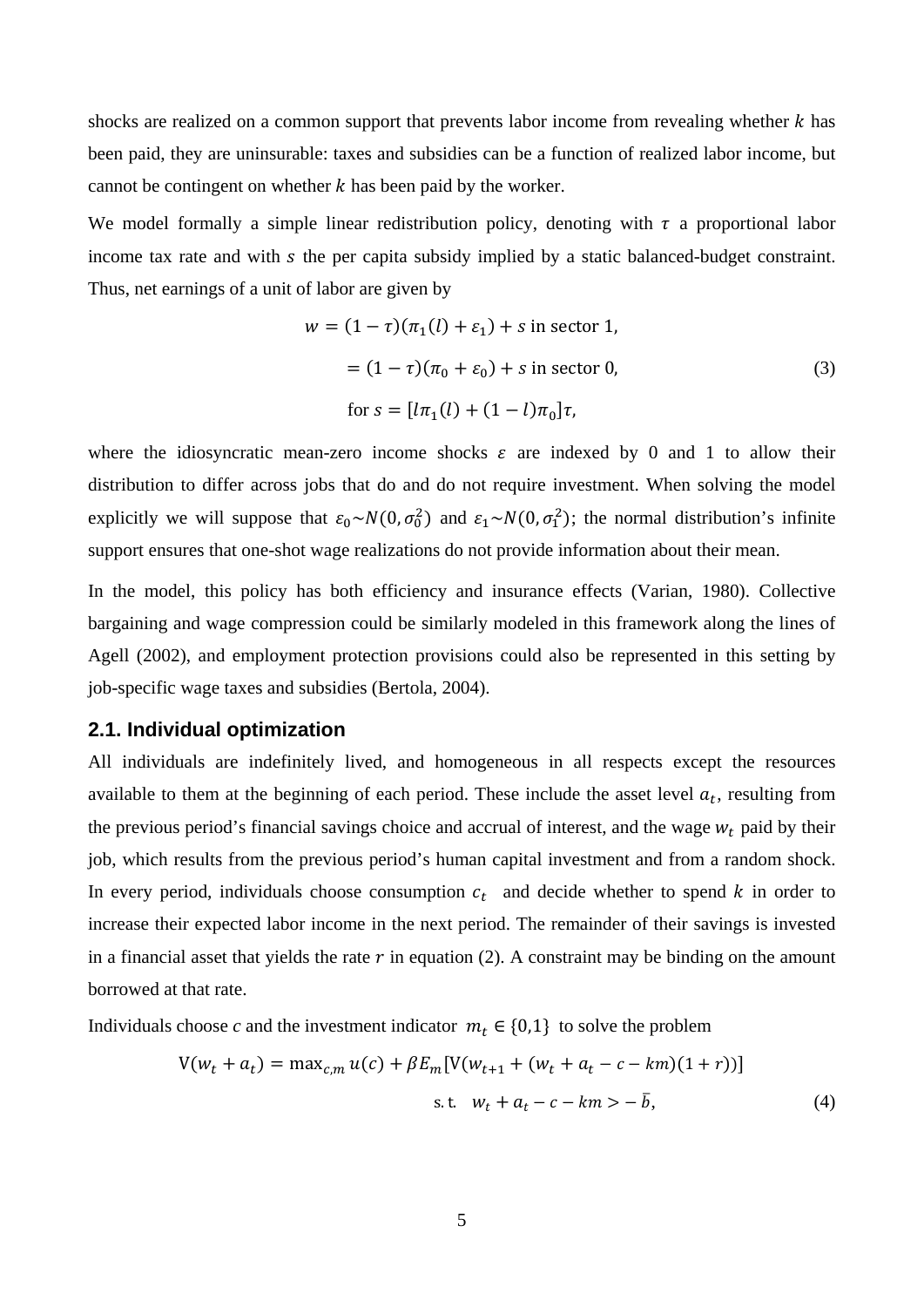where  $\beta$  is the discount factor,  $u()$  is an increasing and concave differentiable function, V() is the value function resulting from the problem's solution in a stationary environment,  $E_m[\cdot]$  denotes the expectation operator conditional on the investment choice, and  $\overline{b}$  denotes a borrowing limit.

Since all workers have an option to choose  $m = 1$ , investment in human capital must be a matter of indifference at the margin. Hence,

$$
u(x) + \beta E_0[V(w_{t+1} + (w_t + a_t - x)(1+r))] = u(z) + E_1[V(w_{t+1} + (w_t + a_t - z - k)(1+r))] = u(z) + E_1[V(w_{t+1} + (w_t + a_t - z - k)(1+r))] = u(z) + E_1[V(w_{t+1} + (w_t + a_t - z - k)(1+r))] = u(z) + E_1[V(w_{t+1} + (w_t + a_t - z - k)(1+r))] = u(z) + E_1[V(w_{t+1} + (w_t + a_t - z - k)(1+r))] = u(z) + E_1[V(w_{t+1} + (w_t + a_t - z - k)(1+r))] = u(z) + E_1[V(w_{t+1} + (w_t + a_t - z - k)(1+r))] = u(z) + E_1[V(w_{t+1} + (w_t + a_t - z - k)(1+r)]]
$$

where expectations are taken with respect to the wage distributions relevant to the two possible investment choices, and the consumption levels  $x$  and  $z$  satisfy the possibly slack Euler conditions implied by the intertemporal budget constraint,

$$
u'(x) \ge (1+r)\beta E_0[V'(w_{t+1} + (w_t + a_t - x)(1+r))],
$$
\n
$$
u'(z) \ge (1+r)\beta E_1[V'(w_{t+1} + (w_t + a_t - z - k)(1+r))].
$$
\n(5)

#### **2.2. Investment and savings**

Postponing discussion of binding liquidity constraints to Section 2.4, we proceed to characterize the individual choice and equilibrium implications of uninsurable uncertainty and redistribution when human capital investment can be funded at rate  $r$ , focusing in particular on functional specifications that allow explicit closed-form characterization of the relevant effects.

If borrowing is unconstrained, human capital investment is funded by a single capital market, and the indifference condition requires equalization of both current consumption and expected utility: at the indifference margin, some workers can look forward to worse earning opportunities but larger accumulated wealth; others pay  $k$  but offset the resulting lower wealth with the expectation of higher earnings. In equilibrium,  $x = z = c$  is independent of investment if borrowing is unconstrained and the Euler equations (5) hold with equality. In the neighborhood of the resource level that implies indifference, then, wage distributions and the level of consumption satisfy

$$
E_0[V(w_{t+1} + (w_t + a_t - c)(1+r))] = E_1[V(w_{t+1} + (w_t + a_t - c - k)(1+r))] \tag{6}
$$

and

$$
E_0[V'(w_{t+1} + (w_t + a_t - c)(1+r))] = E_1[V'(w_{t+1} + (w_t + a_t - c - k)(1+r))].
$$

In the absence of uncertainty, the expectation would be redundant, and  $\pi_1(l) = \pi_0 + (1 + r)k$ would immediately follow by monotonicity of the value and marginal value functions. When there is uninsurable uncertainty, conversely, its extent and character interact with the value function's nonlinearity, and these conditions determine the level both of consumption and of expected wages.

Uncertainty's implications for consumption levels and for wage differentials can be separated neatly when the period utility function has negative exponential (CARA) functional form,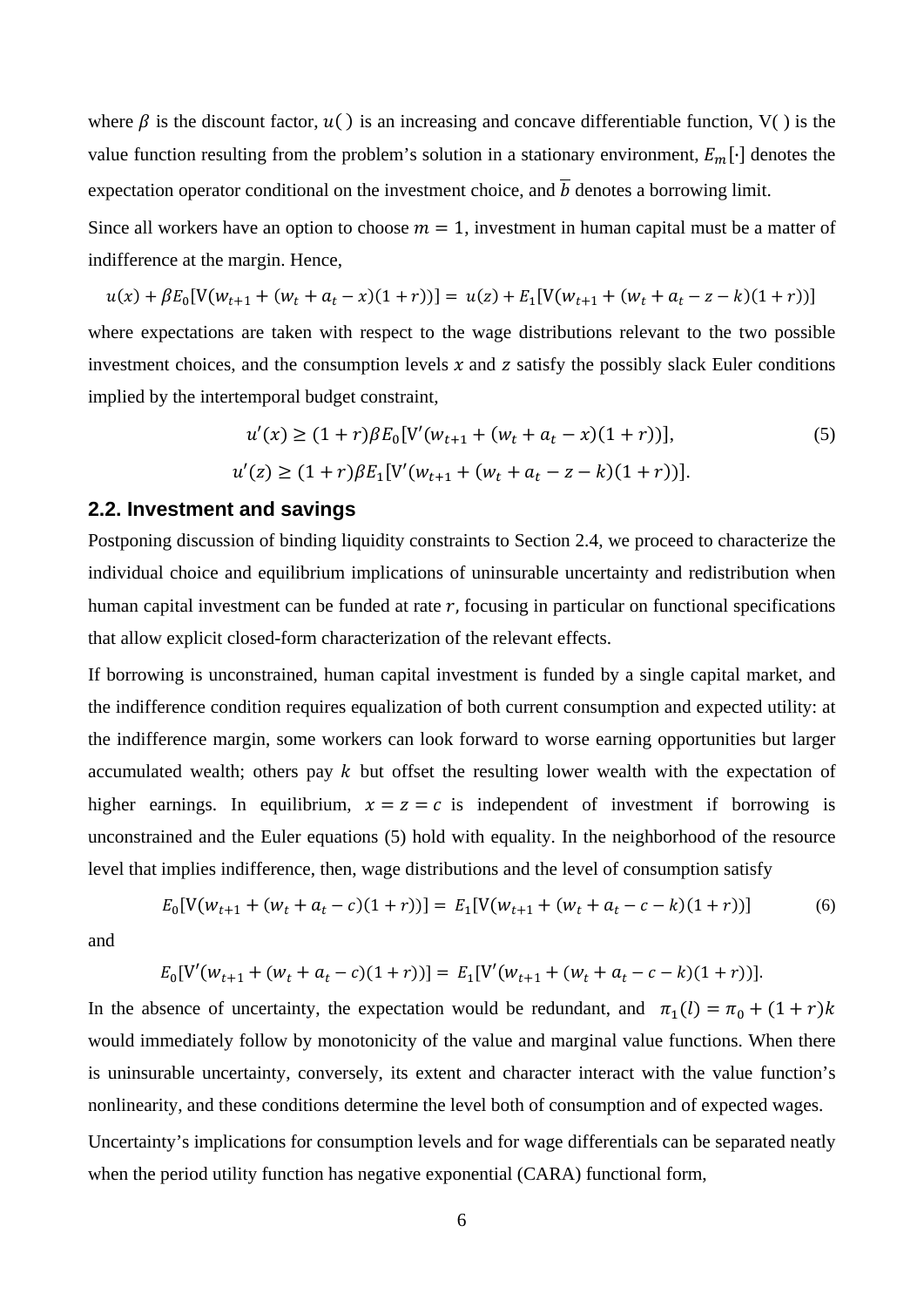$$
u(c)=-\frac{1}{\eta}e^{-\eta c}
$$

which implies that wealth and consumption do not influence individual attitudes towards risk and intertemporal substitution, and makes it is possible to obtain a closed-form solution and characterize the implications of interest sharply, if at the cost of neglecting the higher-order and compositional effects that would be implied by variable risk aversion.

When period utility has CARA form with parameter  $\eta$ , the value function of an unconstrained savings problem with stationary returns  $r$  also has negative exponential form, with parameter  $\eta r/(1+r)$  (see for example Bertola, Foellmi, and Zweimueller, 2006, section 9.2). Writing

$$
V(x) = -X \frac{1+r}{\eta r} e^{-\frac{\eta r}{1+r}x},
$$

where X is a constant to be determined as a function of the model's parameters, the  $w_t + a_t$  –  $c$  savings terms can be simplified out of  $(6)$  to yield

$$
E_0 \left[ e^{-\frac{\eta r}{1+r}W_{t+1}} \right] = E_1 \left[ e^{-\frac{\eta r}{1+r}(W_{t+1}-(1+r)k)} \right] \tag{7}
$$

for human capital investment to be a matter of indifference, its cost  $k$  must exactly offset the discounted gain it affords in terms of the expected marginal utility of labor income. This condition ensures that the uninsurable returns of the model's human capital investment do not offer (risky) arbitrage opportunities in utility terms. It may be of interest to note, and is discussed further below, that if better jobs not only require an ex-ante investment but also imply higher risk, then risk aversion has the same implications as a larger investment cost.

The constant X and the  $x = z = c$  consumption corresponding to each resource level can be solved using (4) and either Euler condition in (5), with equality. The resulting consumption and value functions are

$$
c(w_t + a_t) = \frac{r}{1+r}(w_t + a_t) - \frac{1}{\eta r}\ln((1+r)\beta) - \frac{1}{\eta r}\ln E_0 \left[e^{-\frac{\eta r}{1+r}w_{t+1}}\right],
$$
 (8)

$$
V(w_t + a_t) = -\frac{1}{\eta} \frac{1+r}{r} \left( (1+r)\beta \right)^{\frac{1}{r}} e^{-\frac{\eta r}{1+r}(w_t + a_t)} E_0 \left[ e^{-\frac{\eta r}{1+r} w_{t+1}} \right], \tag{9}
$$

where the last term may in each expression be replaced by the right-hand side expression in (7). If the idiosyncratic  $\varepsilon$  shocks are normally distributed, which ensures that the mean of labor income cannot be inferred from its realization, then

$$
\ln E_0 \left[ e^{-\frac{\eta r}{1+r}W} \right] = -\frac{\eta r}{1+r} E_0[w] + \frac{1}{2} \left( \frac{\eta r}{1+r} \right)^2 \text{var}_0[w] \tag{10}
$$

(the same expression holds as a second order approximation for more general distributions). In equation (8), then, a larger variance of future uninsurable shocks implies lower consumption levels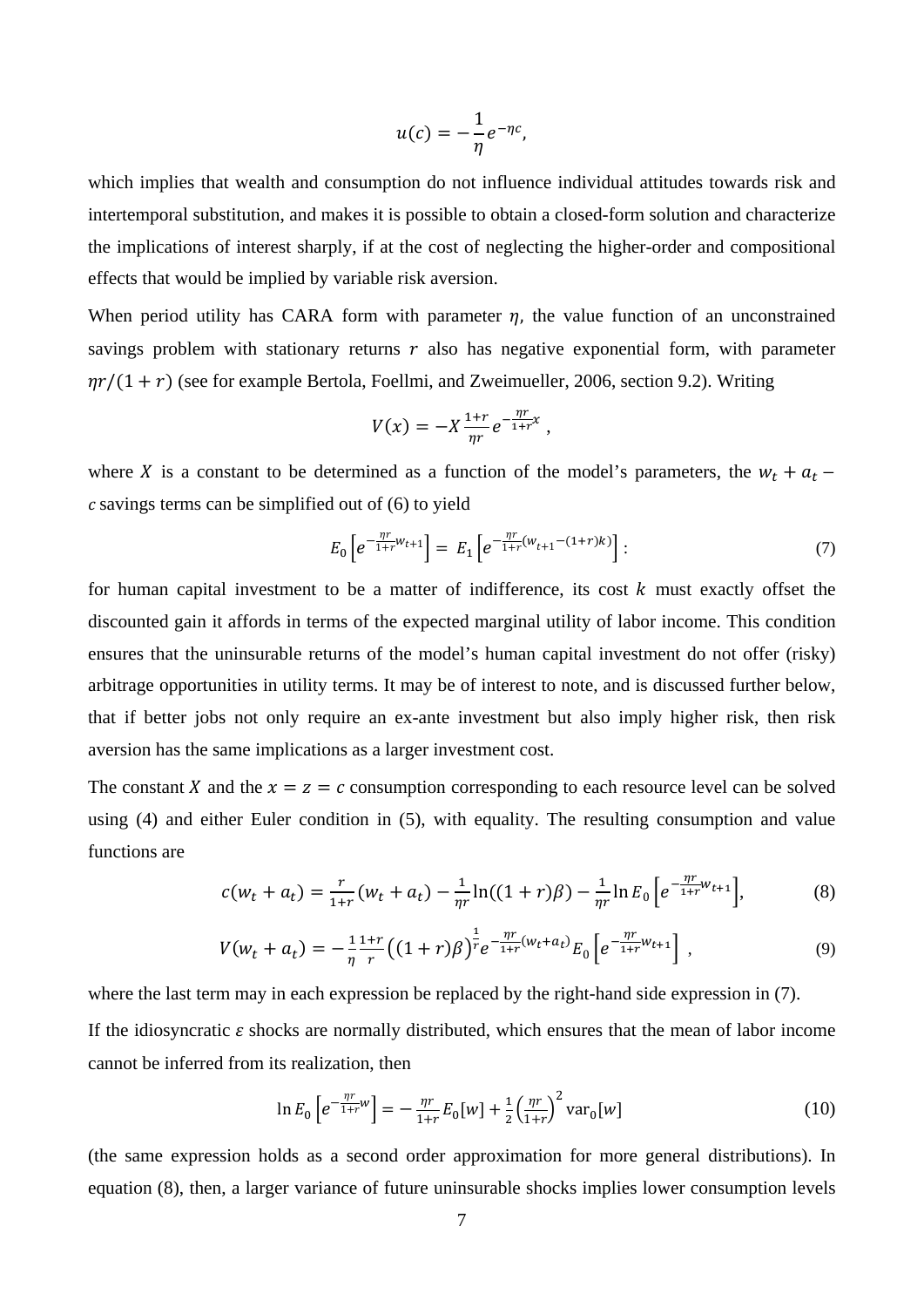if  $\eta > 0$  in the CARA specification of utility and, more generally, when marginal utility is convex. Uncertainty decreases consumption and, noting that  $V(w_t + a_t) = -\frac{1+r}{r}e^{-\eta c(w_t + a_t)}$  in the CARA specification, also implies a lower level of welfare in (9).

Redistribution schemes like that in (3) smooth out the random component of labor incomes, and are beneficial through that channel. To assess their implications fully, however, it is necessary to account for their impact on the wage and asset levels that also appear in (9). We next proceed to do so, in the context of a characterization of the economy's dynamic equilibrium.

# 2.3. Equilibrium

Even though the identity of individuals who undertake human capital investments is not observable, under rational expectations their total number  $l$  is common knowledge, like taxes and subsidies. at the time when such investments are decided. In equilibrium, taxation implies that a smaller proportion  $l$  of the economy's labor will be employed in high-productivity jobs: since human capital investments are decided on the basis of net wage gains, their gross marginal productivity yields have to be larger when redistribution is more intense.

To see this, and to inspect additional effects arising from uninsurability of investment returns, consider that the allocation of labor must in equilibrium be such as to ensure that (7) is satisfied together with the definition  $(3)$  of wages. The resulting equilibrium condition, using  $(10)$ , may be written

$$
\pi_1(l) - \pi_0 = \frac{(1+r)k}{1-\tau} + \frac{1}{2} (1-\tau)(\sigma_1^2 - \sigma_0^2) \frac{\eta r}{1+r}
$$

where  $\sigma_1^2$  and  $\sigma_0^2$  are the variances of the idiosyncratic shock distributions surrounding the expected labor income of workers who do and do not invest. Denoting with  $l(\tau)$  the high-productivity employment fraction implied by this condition, we have

$$
l'(\tau) = \frac{1}{\pi_1'(l)} \left( \frac{(1+r)k}{(1-\tau)^2} - \frac{1}{2} \left( \sigma_1^2 - \sigma_0^2 \right) \frac{\eta r}{1+r} \right).
$$
 (11)

Recalling that  $\frac{1}{\pi'(l)} < 0$ , redistribution reduces high-productivity employment through the first term in parenthesis: a larger tax rate discourages costly investment, because individual investment choices are based on net-of-tax wages (and the subsidy, which is independent of investment, cancels out in the CARA indifference condition).

Less intuitively, the second term in parenthesis indicates that taxation may foster human capital investment and improve labor productivity if  $\sigma_1^2 > \sigma_0^2$ , i.e., if uninsurable risk is higher in the jobs or occupations that require previous investment. In theory, even the very blunt redistribution tools available to the economy's government may, by providing a safety net, address the insurability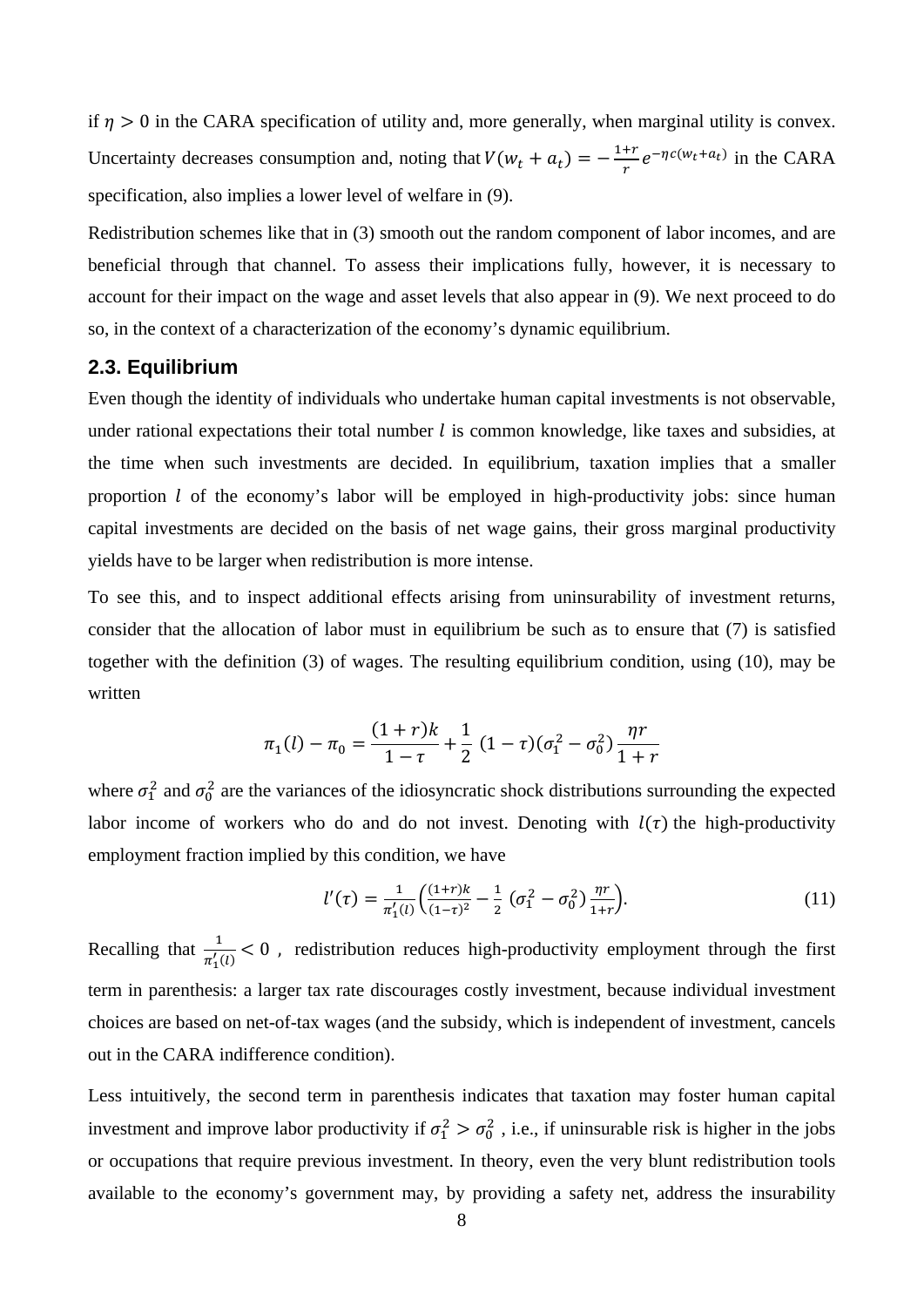problems that prevent labor allocation from maximizing total production flows. In reality, human capital investments may or may not entail additional risk: while labor income is presumably more volatile for individuals who undertake mobility towards new occupations or entrepreneurial activities, individuals with more years of education are empirically less likely to have volatile incomes (Jensen and Shore, 2008). Whether redistribution encourages individuals to take socially beneficial risks, and whether that effect is large enough to offset smaller expected net returns from investment and increase productive efficiency, are essentially empirical questions.

Consider next the implications of redistribution for the intertemporal dimension of individual optimization problems, and for the aggregate saving rate and current account in the economy's equilibrium. Recognizing that  $l_{t+1}$  among the economy's unitary population choose to invest, the linear consumption functions (8) can be aggregated to

$$
C_t = \frac{r}{1+r} (W_t + A_t) - \frac{1}{\eta r} \ln \left( (1+r)\beta \right)
$$

$$
- \frac{1 - l_{t+1}}{\eta r} \ln E_0 \left[ e^{-\frac{\eta r}{1+r} W_{t+1}} \right] - \frac{l_{t+1}}{\eta r} \ln E_1 \left[ e^{-\frac{\eta r}{1+r} (W_{t+1} - (1+r)k)} \right]
$$
(12)

where  $W_t$  denotes aggregate wages and  $A_t$  denotes aggregate assets. In equilibrium, aggregate wages are  $W_t = (1 - l_t)\pi_0 + l_t\pi_1(l_t)$  in both gross and net terms (since the redistribution policy equates the two at the aggregate level). At the time when production is realized and consumption is chosen along with the next period's labor allocation, aggregate wealth includes net foreign assets with interest,  $(1 + r)F_t$  at time t, as well as claims to the flow of production that the economy's decreasing returns technology yields over and above labor income.

The amount of such "profits" or rents, earned by fixed factors other than the "labor" we model explicitly in terms of marginal choices and marginal rewards, is related to total factor productivity measures obtained subtracting from output factor changes weighted by (marginal) rewards. Like wages and output, profits are a function of labor allocation and, through that, of the redistribution policy's tax rate: recalling the expression (1) for the economy's total production and subtracting wages,

$$
Y(l_t) - (1 - l_t)\pi_0 - l_t\pi_1(l_t) = \int_0^{l(\tau)} \pi_1(x)dx - l(\tau)\pi_1(l(\tau_t)) = P(l(\tau_t)).
$$

When the tax rate  $\tau$  and all parameters are constant, inserting  $l_t = l_{t+1} = l$ ,  $W_t = E_0[w_{t+1}](1$  $l_{t+1}$  +  $E_1[w_{t+1}l_{t+1}$ , and  $A_t = \frac{1+r}{r}P(l(\tau)) + (1+r)F_t$  in equation (12) yields a compact and insightful relationship between aggregate consumption, output, and labor income risk expressed in the form of equation  $(10)$ :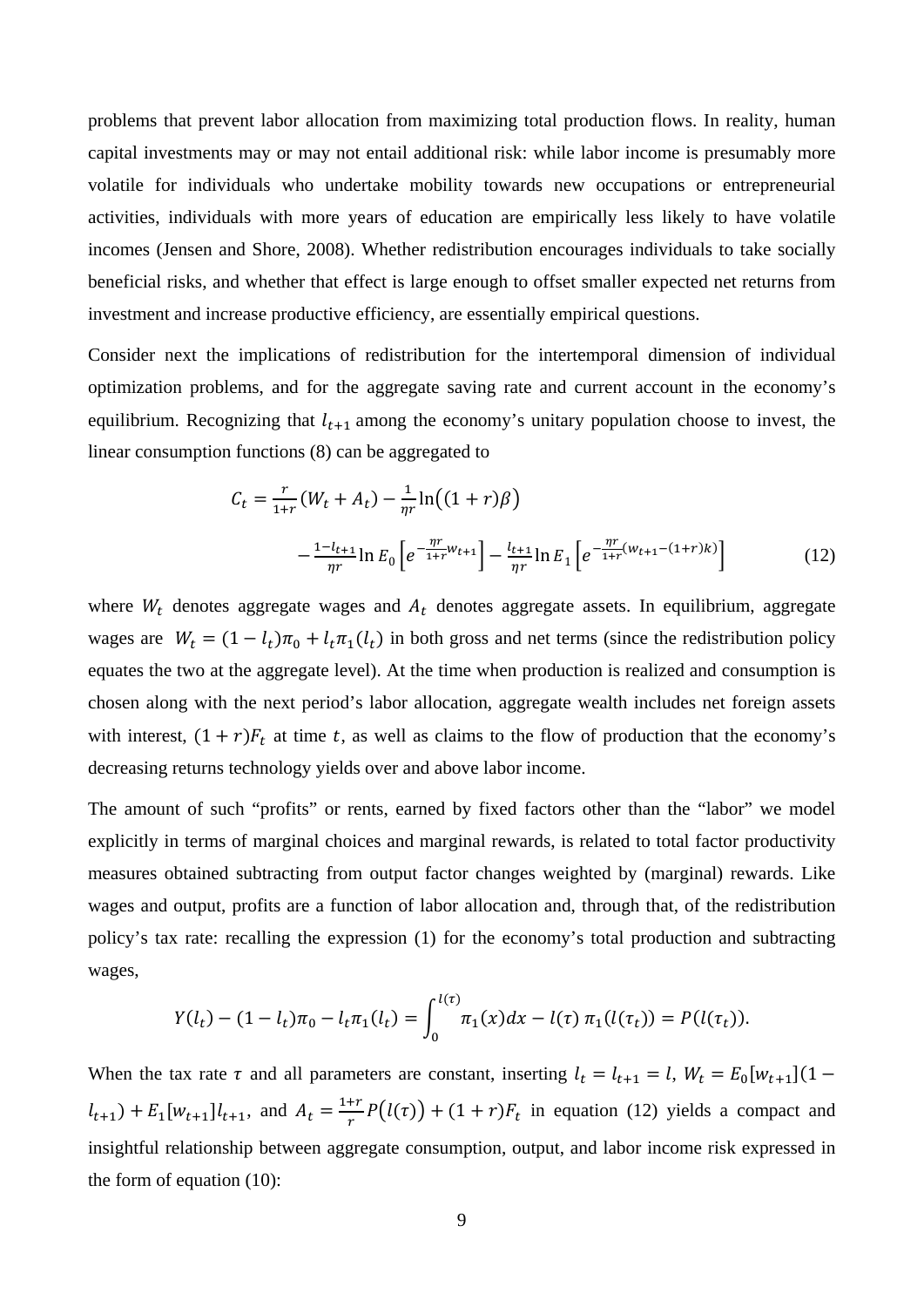$$
C_t = Y(l(\tau)) - kl(\tau) + rF_t - \frac{1}{\eta r} \ln((1+r)\beta) - \eta r \frac{1}{2} \left(\frac{1-\tau}{1+r}\right)^2 \left(\sigma_0^2 + l(\tau)(\sigma_1^2 - \sigma_0^2)\right).
$$
 (13)

The effect of  $\tau$  on this expression (and on the typical individual's welfare function) is ambiguous, for two reasons. First, redistribution may or may not imply a smaller  $l$  and a lower aggregate output flow: by  $(1)$  and  $(11)$ ,

$$
\frac{dY(l(\tau))}{d\tau} = \left(\frac{\pi_1(l(\tau)) - \pi_0}{\pi'_1(l(\tau))}\right) \left(\frac{(1+r)k}{(1-\tau)^2} - \frac{1}{2} (\sigma_1^2 - \sigma_0^2) \frac{\eta r}{1+r}\right)
$$

is negative if the second parenthesis is positive, but may be positive if human capital investment is so risky, and individuals so risk averse, as to let insurance effects dominate those of a smaller expected return to human capital investment. Second, and more importantly, redistribution smoothes out uninsurable risk and has a positive effect on the welfare and consumption of riskaverse individuals with precautionary motives: even when  $l'(\tau) < 0$ , consumption and welfare can increase in  $\tau$  if the positive effect of  $\tau$  on the last term of (13) dominates its negative effect on its first term.

#### 2.4. Borrowing constraints

In the model, as in Varian (1980) and in reality, redistribution is appealing because its smoothing effect on income uncertainty, against which financial markets cannot provide insurance, can offset the negative welfare implications of smaller incentives to invest so as to increase expected individual income, and aggregate output.

These effects were illustrated above under the assumption that investment could be financed at the social rate of return,  $r$ . In reality, however, it need not be so easy to access the financial market for human capital investment purposes, and individuals may face binding borrowing constraints, which interact with technology and redistributive policies in determining equilibrium wages and labor allocation.

To see this, consider the implications of allowing the liquidity constraint to be binding for individuals who pay the cost  $k$  of obtaining a higher expected labor income in the next period. Supposing for simplicity that the borrowing constraint would not be binding if that cost was not paid, the indifference margin is characterized by the condition

$$
u(x) + \beta E_0 \left[ V(w_{t+1} + (w_t + a_t - x)(1+r)) \right] = u(w_t + a_t - k + b) + E_1 \left[ V(w_{t+1} - b(1+r)) \right] \tag{14}
$$

for a consumption level  $x$  that satisfies

$$
u'(x) = (1+r)\beta E_0[V'(w_{t+1} + (w_t + a_t - x)(1+r))],
$$
\n(15)

while the Euler condition is slack at the constrained consumption level: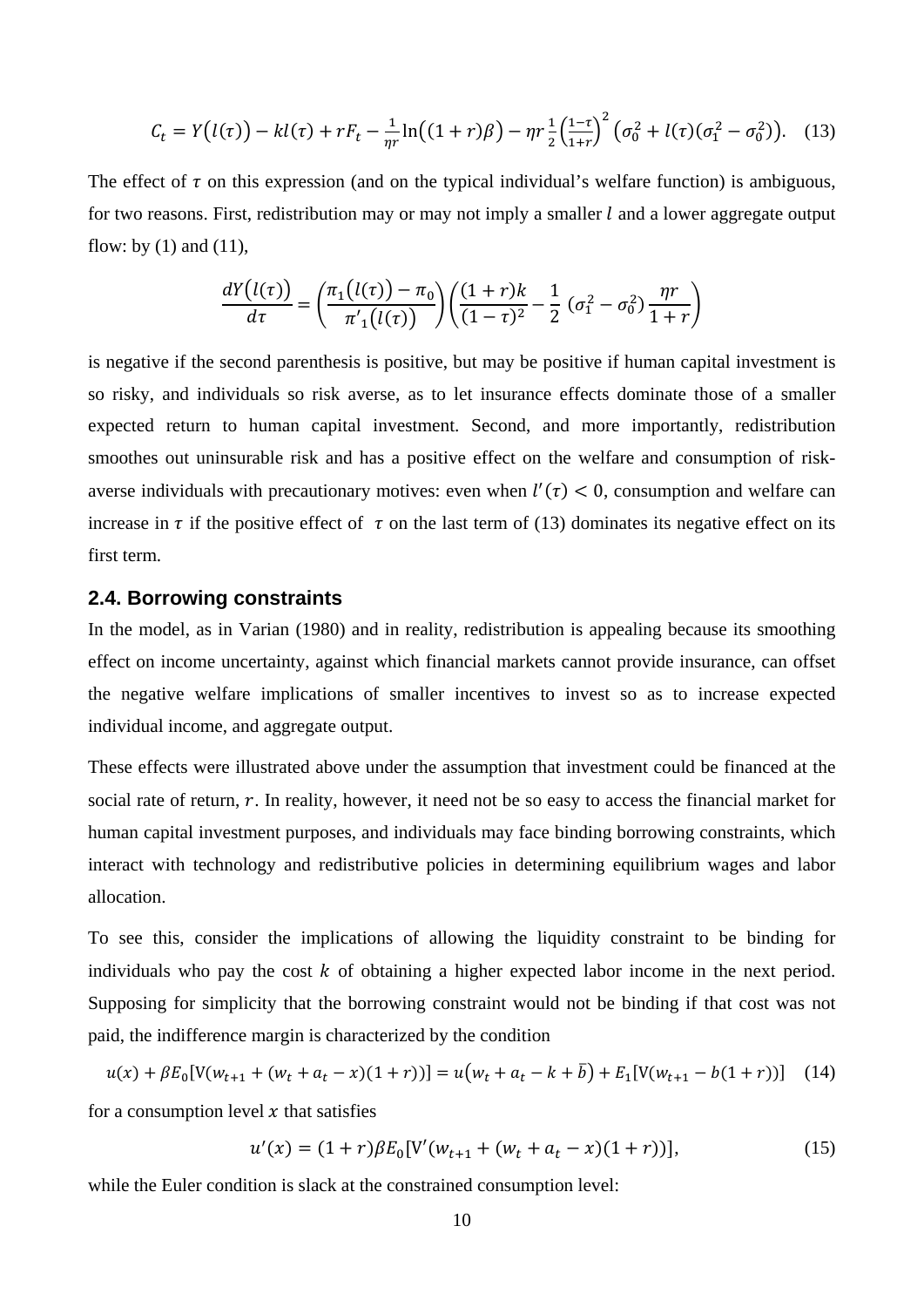$$
u'(w_t + a_t - k + \bar{b}) > (1+r)\beta E_1[V'(w_{t+1} - b(1+r))].
$$
 (16)

Inserting the wage expressions (3) in (14), differentiating totally with respect to the high-wage labor fraction l and the borrowing limit  $\bar{b}$ , and noting that dx terms cancel out by (15), yields

$$
\frac{dl}{d\bar{b}} = \frac{u'(w_t + a_t - k + \bar{b}) - (1+r)\beta E_1[V'(w_{t+1} - b(1+r))] }{(E_0[V'(\cdot)] - E_1[V'(\cdot)])(\pi r_1(l) + \pi_1(l) - \pi_0)\tau - E_1[V'(\cdot)]\pi r_1(l)(1-\tau)}.
$$
(17)

The numerator is positive by (16) when liquidity constraints bind investment. Since  $E_0[V'(\cdot)]$  –  $E_1[V'(\cdot)] > 0$  follows from differentiation of (14) with respect to  $a_t$  and in consideration of the Euler conditions, the denominator, can also be shown to be positive as long as  $\tau$  is not so large as to imply that tax revenues are declining in it, i.e., as long as the economy is not on the declining portion of the Laffer curve implied by the functional form of  $\pi_1(l)$ .

Thus, looser borrowing constraints imply that more labor is allocated to high-productivity employment opportunities. It is also possible to show, neglecting higher-order effects through changes in marginal value functions, that the denominator of (17) is an increasing function of  $\tau$ . Hence, the effect on labor allocation of looser liquidity constraints becomes less positive when more intense redistribution reduces incentives to invest. Conversely, tighter borrowing constraints reduce high-productivity employment, and imply that the effects of redistribution on labor allocation are less pronounced.

A full characterization of individual value and policy functions, and of the economy's liquidityconstrained equilibrium, would be very cumbersome because while a condition in the form (14) holds in the neighborhood of a critical resource level in every period, different individuals are at the investment margin at different times. The dynamics of the wealth distribution, which in the absence of liquidity constraints becomes increasingly unequal but does not prevent a stationary representation of the aggregate equilibrium, have intractable implications when liquidity constraints are binding: as inframarginal investors enjoy surplus wage differentials, the value of individual wealth needs to account for expectations of endogenously binding liquidity constraints, and the equilibrium of the economy is not stationary.

Intuitively, however, the steep consumption path implied by liquidity-constrained investment reduces welfare. Regardless of uncertainty, the welfare loss imposed on individuals who choose to invest acts like an additional investment cost. For human capital investment to be attractive when it requires workers to compress consumption, it must be rewarded by larger expected wage increases, as implied in equilibrium by lower employment in decreasing-returns "good jobs". Thus, future production is lower and less strongly influenced by redistribution in a liquidity-constrained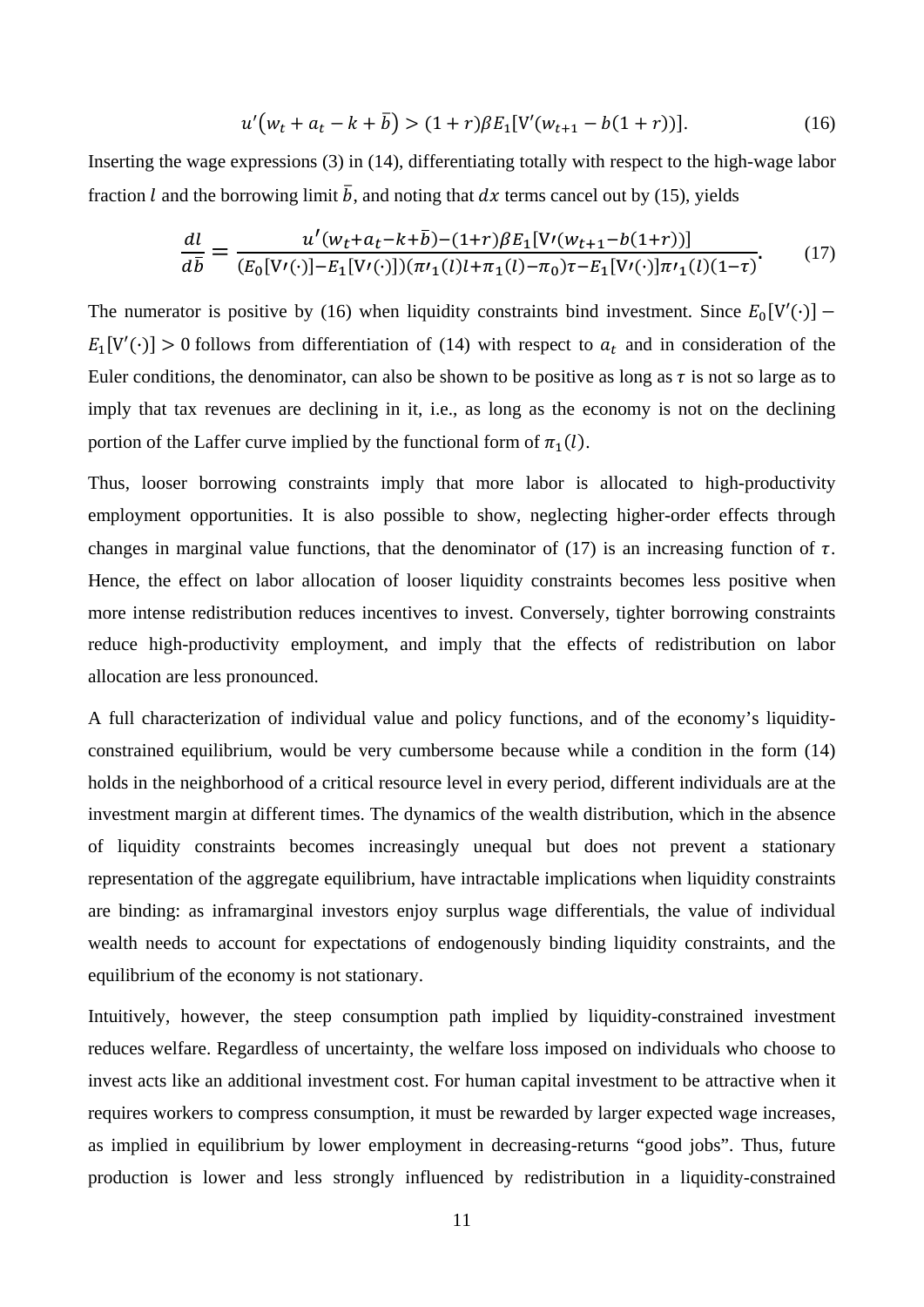equilibrium than it would be, by the no-risky-arbitrage condition (12), if savings and investment met on a financial market where  $r$  is the intertemporal rate of transformation.

## **2.5. Reforms and the current account**

For given and constant parameters, the current account of the model economy is

$$
Y(l(\tau)) - kl(\tau) + rF_t - C_t = \frac{1}{\eta r} \ln((1+r)\beta) + \eta r \frac{1}{2} \left(\frac{1-\tau}{1+r}\right)^2 \left(\sigma_0^2 + l(\tau)(\sigma_1^2 - \sigma_0^2)\right)
$$
 (18)

domestic residents accumulate or decumulate net foreign assets so as to ensure that consumption may sustainably grow at the rate dictated by any difference between the rates of return and of utility discount, and by precautionary motives.

Changes of redistribution policy (or "reforms") affect current consumption and future output through their implications for the riskiness of labor income and for human capital investment incentives. It would be conceptually straightforward and analytically feasible to let reforms be less than completely unexpected. Specifying and testing on scarce data an empirically realistic stochastic process for institutional parameters would be hard if not impossible, however, and allowing reforms to be sources of country-specific risk would beg the obvious questions of whether and how domestic residents diversify internationally their wealth portfolios, so that reform would impact a global investor's consumption. To sidestep this issue, which would in turn call for a discussion of whether and how reforms may reflect the politico-economic interests of specific groups of workers and investors, we suppose that while internationally traded assets yield the noncontingent rate  $r$ , all claims to domestic output are owned by domestic residents. While preventing the model from interpreting empirical patterns of foreign direct investment and international financial integration, this assumption usefully establishes a clear link between countryspecific institutions and current accounts.

To illustrate more general implications in the context of the model proposed and solved above, suppose that  $\tau$  changes unexpectedly and permanently. This redistributes income across workers, but has no impact on aggregate wages and on current output, which in the model depend only on past investment decisions. The model could be extended to let redistribution affect current output, for example through labor supply incentives. Since such effects would be similar on current and on future output, however, they would not matter for the growth, savings, and investment reactions that shape the economy's external asset position.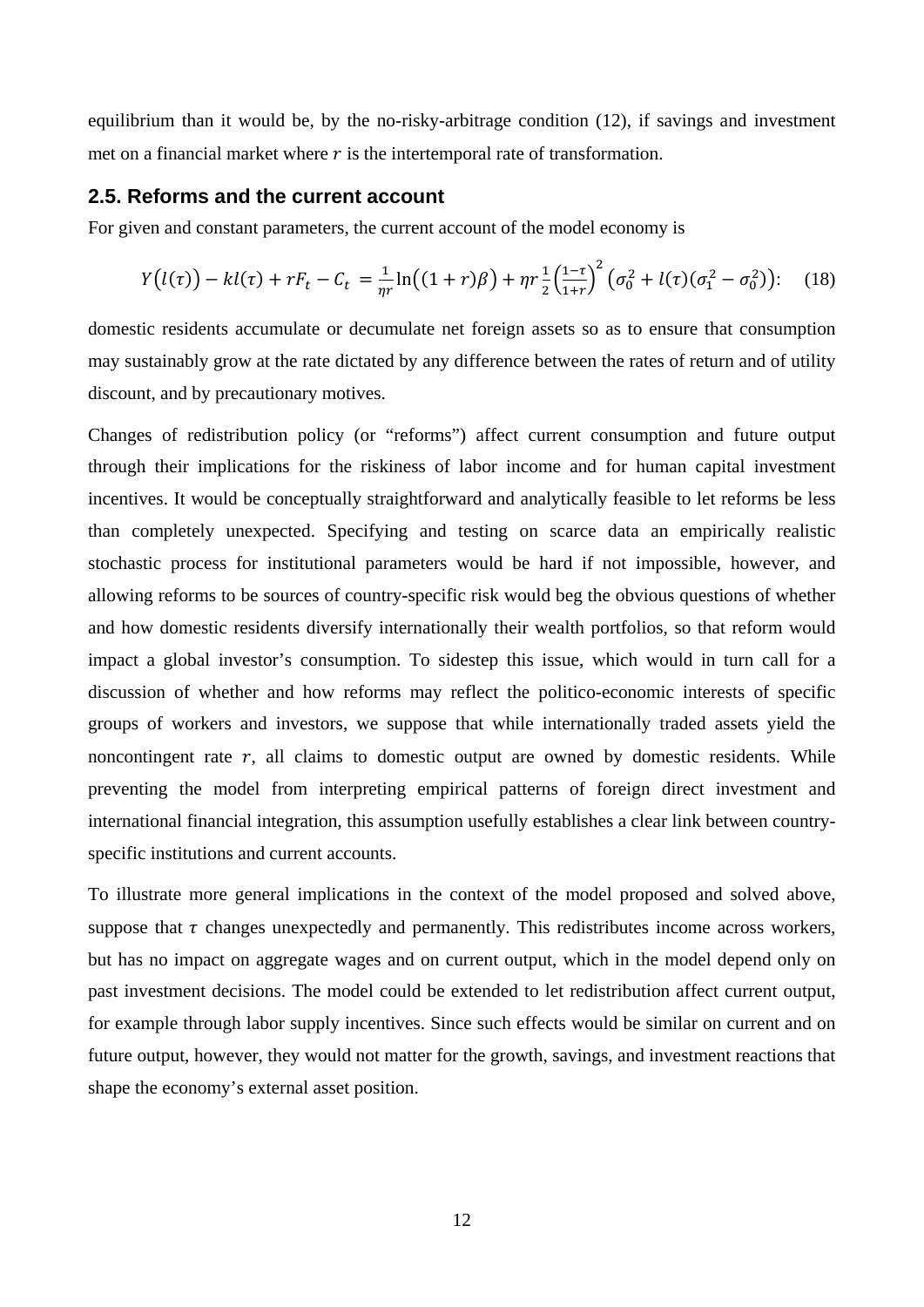When a reform changes the tax rate from  $\tau$  to  $\tau'$ , future wages and profits will depend on the new policy regime: inserting  $W_{t+1} = (1 - l(\tau'))\pi_0 + l(\tau')\pi_1(l(\tau'))$  and  $A_t = P(\tau) + \frac{1}{r}P(\tau') +$  $(1 + r)F_t$  in (12), and recognizing that  $(1 - l(\tau))\pi_0 + l(\tau)\pi_1(l(\tau)) + P(\tau) = Y(\tau)$ , yields

$$
C_t = \frac{r}{1+r} Y(l(\tau)) + \frac{1}{1+r} Y(l(\tau')) - kl(\tau') + rF_t
$$
  
- 
$$
\frac{1}{\eta r} \ln((1+r)\beta) - \eta r \frac{1}{2} \left(\frac{1-\tau}{1+r}\right)^2 (\sigma_0^2 + l(\tau')(\sigma_1^2 - \sigma_0^2)).
$$

The economy's aggregate consumption level depends on both the past and the new value of the policy indicator. The impact on it of a reform is overall ambiguous, because the intensity of redistribution affects the speed of consumption growth, through precautionary savings behavior, as well as its long-run mean, through the budget constraint. When less intense redistribution implies more uninsurable risk as well as more efficient labor allocation, the consumption path is steeper and centered around a higher permanent income level, and its initial level may be higher or lower.

This has interesting implications for the economy's current account. As it is possible for its residents to access an international financial market where funds yield  $r$ , the economy accumulates net foreign assets according to

$$
Y(l(\tau)) - kl(\tau') + rF_t - C_t = \frac{1}{1+r} \Big( Y(l(\tau)) - Y(l(\tau')) \Big) + \frac{1}{\eta r} \ln \Big( (1+r)\beta \Big) + \eta r \frac{1}{2} \Big( \frac{1-\tau'}{1+r} \Big)^2 \Big( \sigma_0^2 + l(\tau') (\sigma_1^2 - \sigma_0^2) \Big).
$$

Linearizing this expression around  $\tau$ , and supposing for simplicity that  $\sigma_1^2 = \sigma_0^2$ , we obtain:

$$
CA(\tau, \tau') = \frac{1}{\eta r} \ln((1+r)\beta) + \eta r \frac{1}{2} \left(\frac{1-\tau}{1+r}\right)^2 \sigma_0^2
$$
  
 
$$
+ \left[\frac{1}{1+r} Y'(l(\tau))l'(\tau) + \eta r \left(\frac{1}{1+r}\right)^2 (1-\tau)\sigma_0^2\right] (\tau - \tau'). \tag{19}
$$

If more intense redistribution reduces  $l(\tau)$ , as it certainly does when  $\sigma_1^2$  is smaller than or equal to  $\sigma_0^2$ , then the first term in square brackets is negative, and so is the current account impact of a reform that decreases the intensity of redistribution: if  $\tau - \tau' > 0$ , the country's residents increase consumption as they look forward to higher future output. The second term in square brackets, however, is positive, and reflects the precautionary savings effects of higher uninsurable risk, through which less intense redistribution tends to steepen the consumption path and bring the current account into surplus.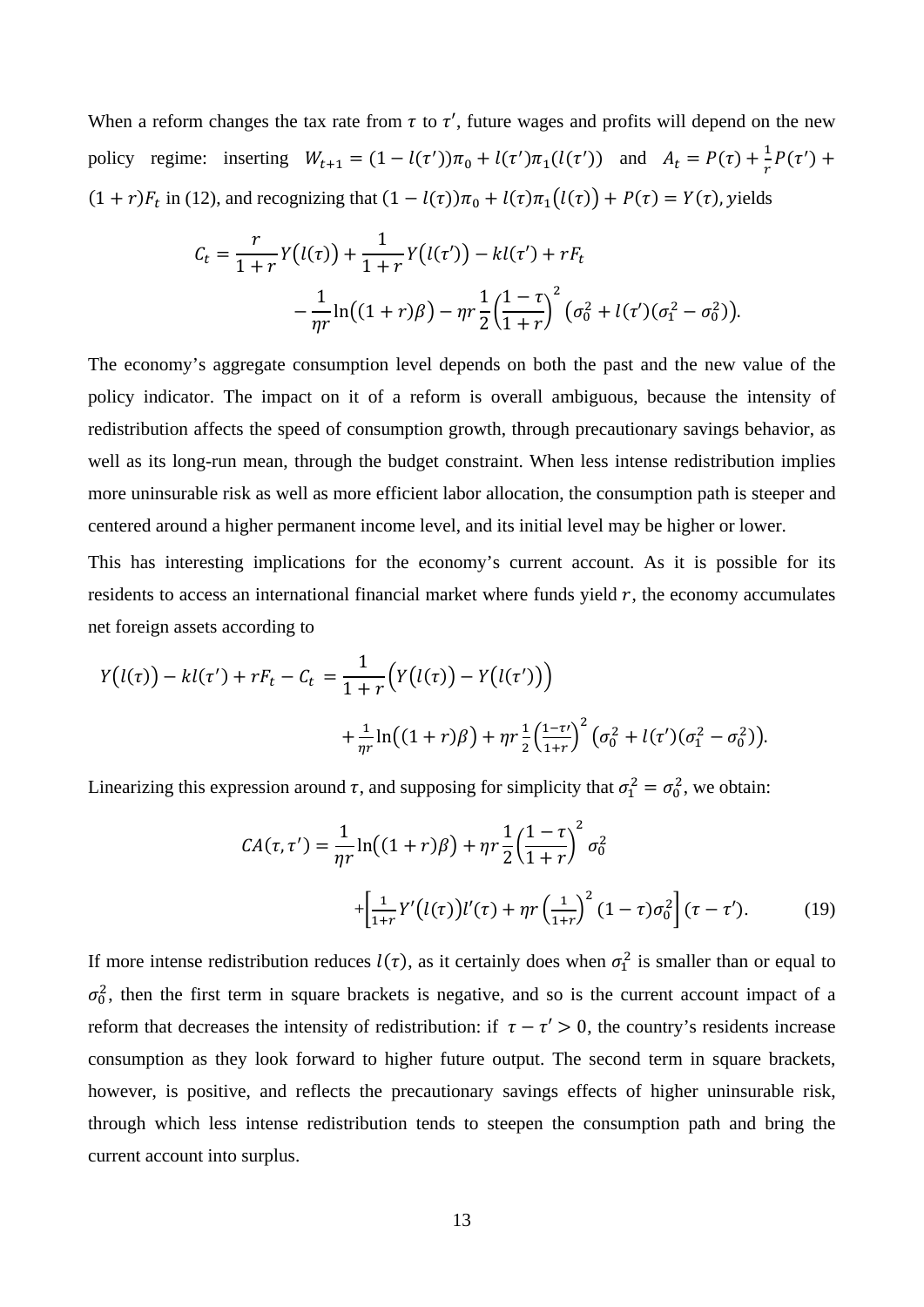Which of the two effects dominates is an empirical question, the answer to which depends in theory not only on the level of  $\tau$  and of other parameters determining the terms in square brackets in (19), but also on the stringency of liquidity constraints. On the basis of the derivations in Section 2.4, tighter borrowing constraints decrease the impact of reforms on future production and incomes, and require a larger share of investment to be funded by lower consumption. As financial constraints increase the effective discount rate applied to individual investments above the economy's intertemporal rate of transformation, the future output and current consumption effects of a reform that increases incentives to invest are less positive: when borrowing is constrained, the response of investment to a reduction in taxes is weaker, and the response of current consumption to that smaller productivity increase is smaller still. The empirical specifications of the next section aim at detecting, in country-level data, such interactions between the effects of reforms and financial market access.

#### **3. Empirical relationships between current accounts and reforms**

Less pervasive redistribution increases uncertainty about future net wage, to imply lower consumption through precautionary effects. But it also tends to encourage investment, to an extent that depends on its uninsurable riskiness and on ease of access to financial markets by workers: this increases future expected output, and boosts current consumption to an extent that, again, depends on accessibility of the country's financial market.

These insights are more general than the specific model proposed and solved in Section 1. They are qualitatively valid for more general preferences that display precautionary motives, and are applicable not only to the explicit tax-and-subsidy policy we model, but also to labor market institutions that smooth out uninsurable shocks and reduce incentives to seek higher expected income. An economy's current account depends on the level and, especially, on the change of such institutions. A market-oriented reform always fosters precautionary savings, and increases future productivity and current consumption to the extent that it encourages efficient labor market mobility and that higher future aggregate income can be anticipated by accessing the financial market.

#### **3.1. Main results**

To assess the significance and relative importance of the various channels of interaction, we estimate nonlinear specifications relating changes in institutions and indicators of financial development to current account patterns. Our basic specification implements the theoretical relationship (19), allowing the coefficients of institutional changes to depend on financial development as suggested by the derivations in Section (2.4):

$$
CA/GDP_{jt} = f(FinDev) \left( \varphi + \sum_{i=1}^{I} \beta_i \Delta Institution_{ijt} \right) + Controls_{jt} + \varepsilon_{jt} \,. \tag{20}
$$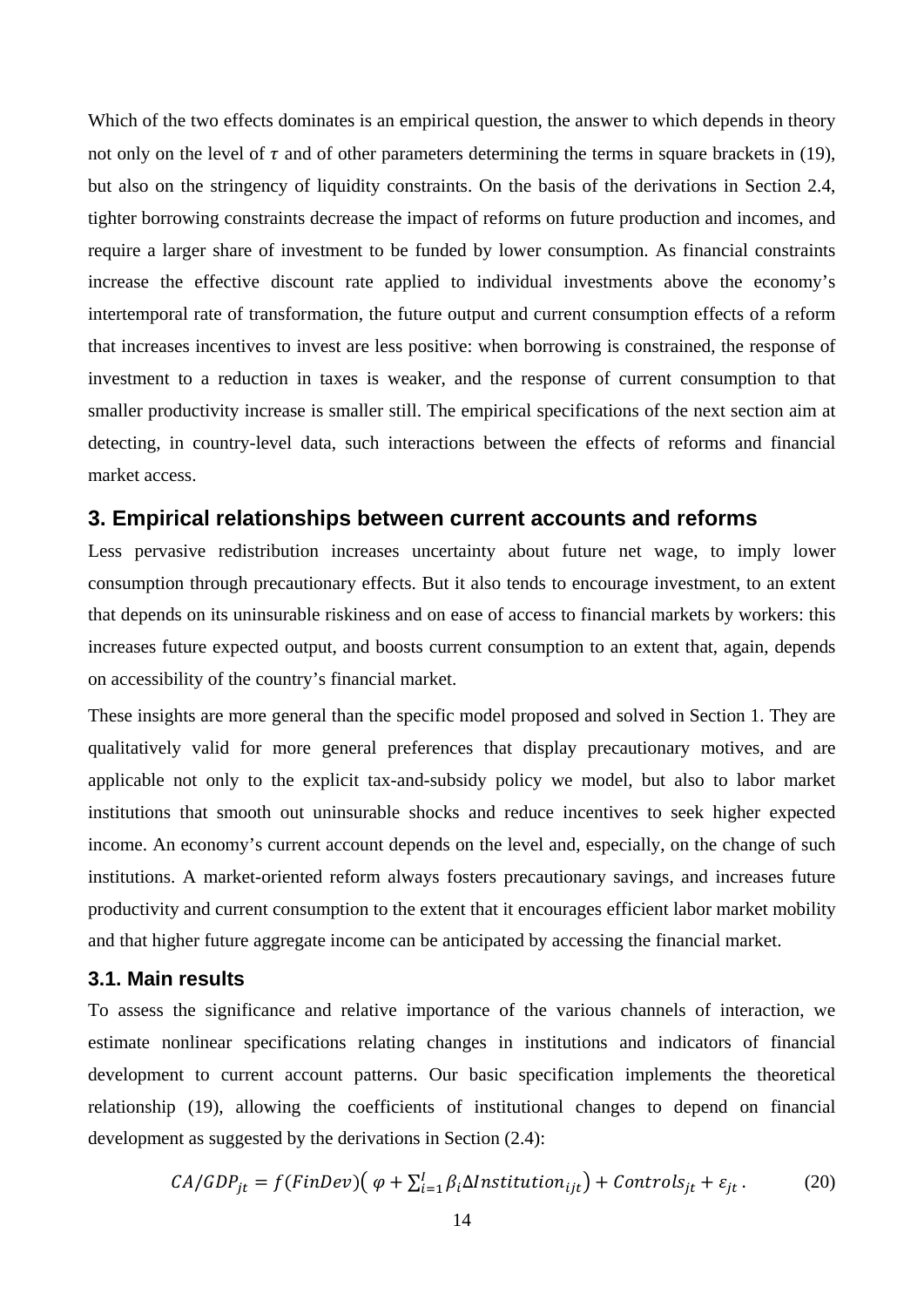Across countries indexed by *j* and over periods indexed by *t*, we estimate nonlinear least squares regressions of the current account to GDP ratio on a linear combination of institutional changes interacted with financial development, which also affects the dependent variable directly if  $\varphi$  differs from zero. The control variables, discussed below, will be meant to capture how the timepreference, risk aversion, and risk terms in the first line of (19) may differ across countries and periods.

We measure financial development in terms of deviations from period-specific means of a Loan-to-Value (LTV) ratios time series, constructed from the data collected by Jappelli and Pagano (1996), Catte et al. (2004), and other sources (see Data Appendix), and we model its interaction with reform indicators

$$
f(FinDev) = 1 + \gamma FinDev, \text{ for } FinDev_{jt} = LTV_{jt} - \frac{1}{j} \sum_{j=1}^{J} LTV_{jt}.
$$
 (21)

As to reform, a variety of institutional features in reality have effects similar to those illustrated by redistribution in Section 2's model. The interacted term of equation (20) includes changes of several indicators, weighted by coefficients  $\beta_i$ , drawn from the standard CEP-OECD Institutions Data Set compiled at the LSE. Since it appears very hard to assess the extent to which changes in institutions are unexpected 'shocks,' we do not attempt to time and measure discrete 'reforms' (as in Duval, 2008). Our reform variables are based on annual changes of the indicators, interpolated when necessary, and are meant to capture the broad trends that are relevant to consumption and investment processed characterized by lagged and anticipation effects.

We consider three dimensions of relevant regulation: strictness of employment protection legislation, trade union density, and marginal tax rate. These institutions, like the simple redistribution scheme of our theoretical model, interfere with labor markets for purposes of income stabilization and redistribution, presumably at the expense of productive efficiency, in ways that we discuss briefly when commenting the results below. Of course, these and other institutions have a variety of other roles in reality, but it is interesting to assess empirically their association with current accounts, through growth and risk effects, controlling for other potentially relevant factors. The basic specification includes the government budget balance to GDP ratio, to control for the cyclical effects of fiscal policy.<sup>2</sup> We also assess the robustness of the estimates of interest to inclusion of country effects and of time effects, capturing permanent country-specific imbalances

 $\overline{a}$ 

 $2^2$  The theoretical model can be extended to account for the effects of government debt, which can help relax financing constraints. The empirical model could be similarly extended to disentangle government budget balance changes due to cyclical movements, from those reflecting discretionary factors linked to structural reforms.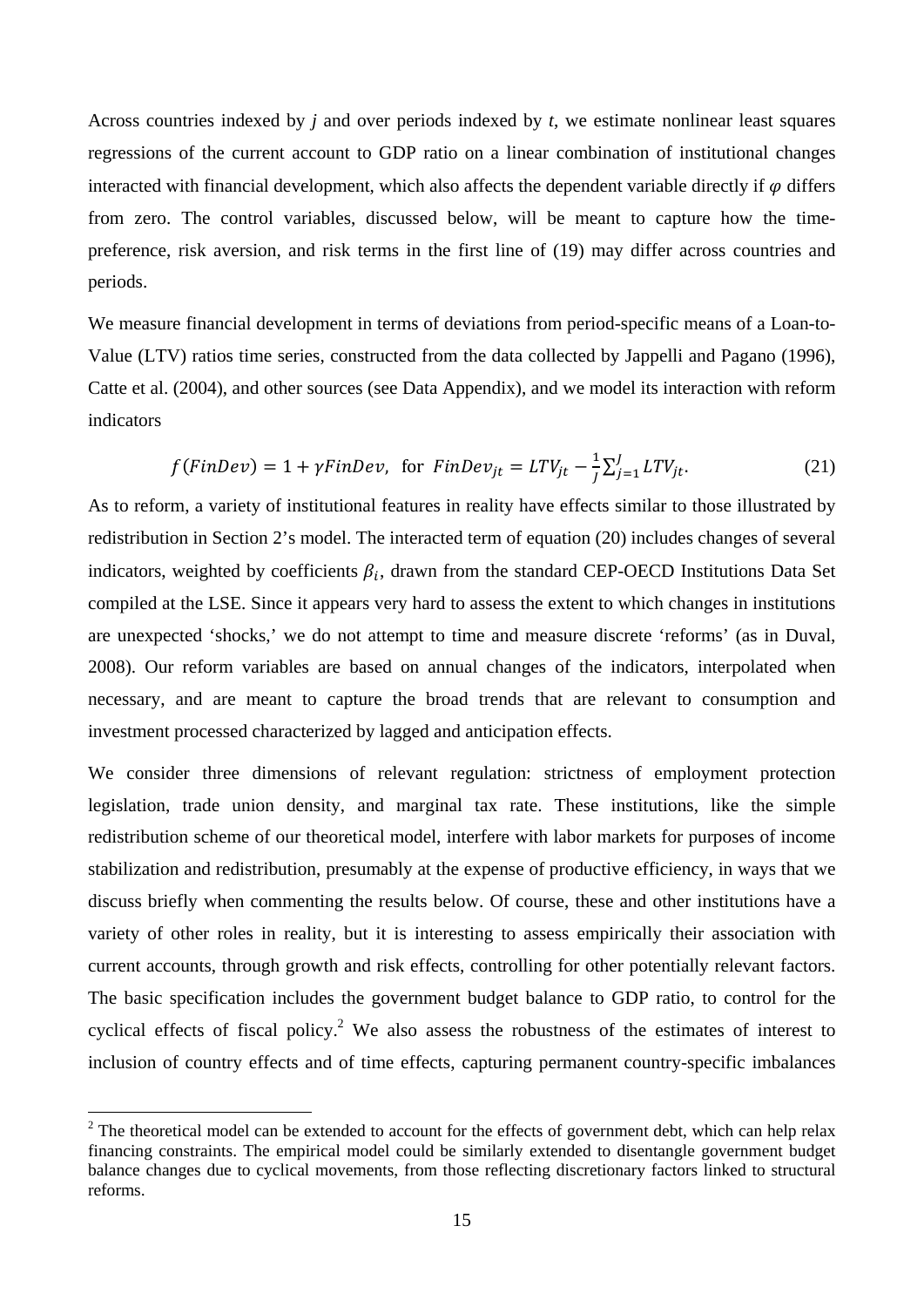within the sample period and the impact on the current accounts of OECD countries common external factors.

We expect the main effect of financial development on current accounts to be negative, as relatively easier borrowing tends to worsen the current account even in the absence of other institutional evolution. We define institutional indicators so that larger values are associated with more efficiency and more individual income risk. Our theoretical perspective suggests that  $\beta_i$  coefficients may be positive or negative, depending on whether institutional change has larger effects on the future level or variability of incomes, and that financial development is a crucial determinant of the strength of the relevant effects. Easier access to financial markets for purposes of consumption smoothing and mobility investments should enhance the negative impact of institutional change on current accounts (because easier access to financial markets makes it possible to consume in anticipation of future income growth), and dampen its positive impact (because easier access to financial markets reduces precautionary savings).

We assess the fit of our theoretical perspective on annual data for 19 OECD countries over the period 1980-2003 (see the Data Appendix for definitions and sources; the panel dataset is unbalanced, notably because LTV information for Australia and New Zealand is only available for the very early portion of the time-series dimension).

Table 1 reports the results of estimation by nonlinear least squares of equations (20) and (21). In all columns, which differ according to whether country and time effects are included or not, the estimated coefficients β of the Structural Reform Variables are positive, indicating that deregulation is associated to larger current account surpluses (or smaller deficits), and the interaction with financial development is significant. Time effects absorb much of the variation in Employment Protection indicator, indicating that OECD countries have broadly followed similar reform paths along that dimension.

The results are consistent with theoretical insights regarding the role of the institutions we include in the specification. Less stringent employment protection and lower union density are associated with larger current account surpluses: in theory, employment protection and collective wage setting (proxied by union density) do stabilize labor incomes, and labor market deregulation may well increase the riskiness of labor income streams in ways that are not diversifiable in private financial markets. The marginal tax rate reflects the progressivity of the tax system, which automatically stabilizes incomes, and is also positively associated with current accounts. Financial market development implies that all these relationships between deregulation and current accounts should be less positive, and possibly negative, consistently with the interaction effects estimated in Table 1.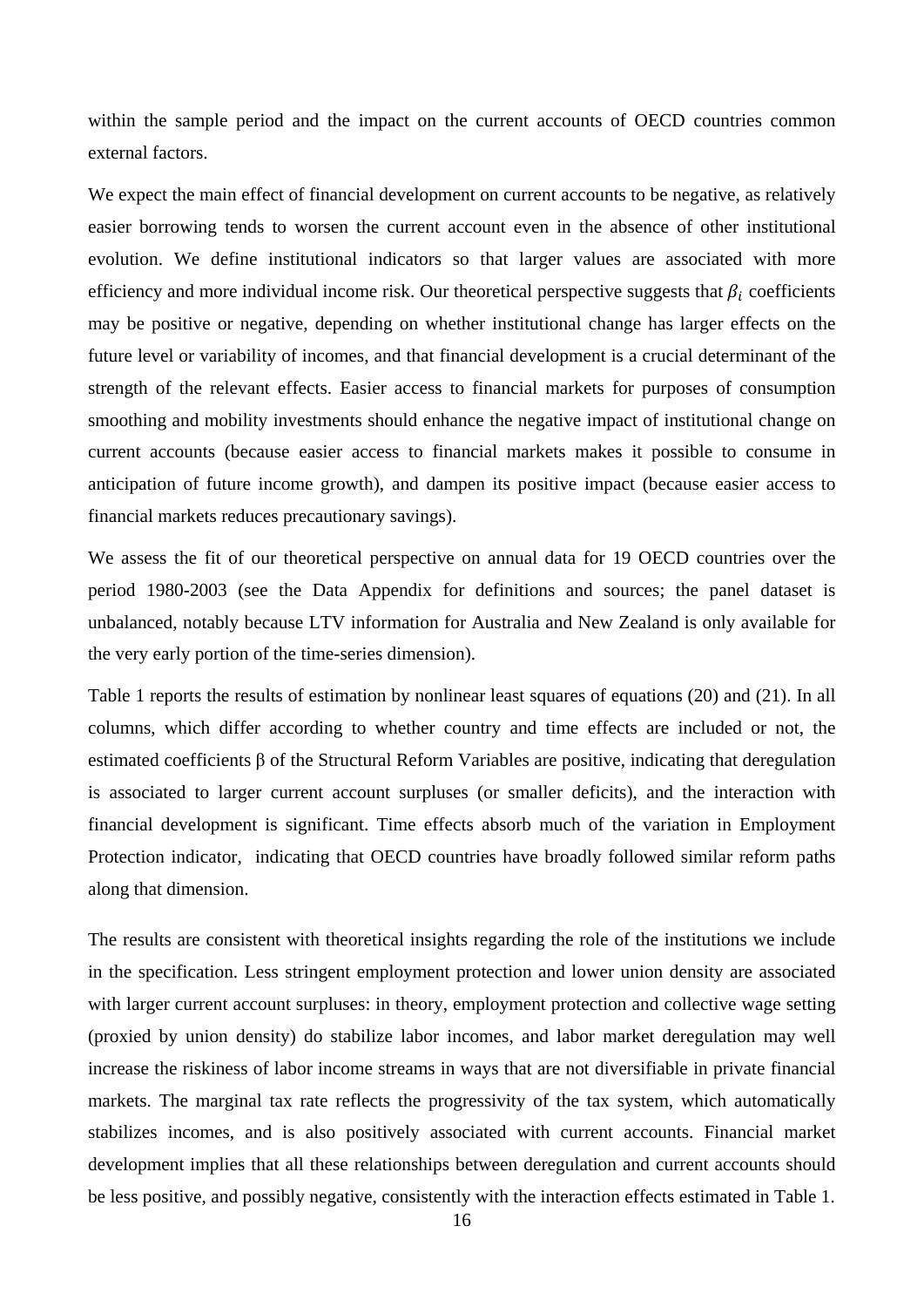Thus, the evidence is consistent with a preeminent role, for these countries and periods, of income smoothing rather than income growth as the most important channel of interaction between internal institutions and CA dynamics. The negative estimate of the interaction coefficient  $\gamma$  with Relative LTV sensibly indicates that precautionary behavior is less relevant in better-developed financial markets. Since the maximum positive deviation of Relative LTV from the cross sectional mean is 24 in the sample, the point estimates of  $\gamma$  indicates that the association between flexibility-oriented reforms and the current account is negative for the most financially developed countries and periods.

#### **3.2. Additional controls and specification robustness**

Of course, the mechanisms we want to focus on do not capture all determinants of current account dynamics in reality. In Table 1, the coefficient of the government balance to GDP ratio is always positive, capturing cyclical variation in the denominator and/or the effects of fiscal policy shocks. In the empirical literature a number of other mechanisms are brought to bear on the data through the inclusion of various indicators.

The effects of institutional changes on which we focus are arguably more interpretable and structural than the statistically more significant role played, as explanatory variables of current accounts, by income growth and other variables which may themselves be driven by institutional change. Recent analyses characterized empirically the effect of short and long term macroeconomic determinants of external balances in cross-section and panel data for industrial countries (Debelle and Faruqee, 1996) and developing countries (Calderon et al., 2002), as well as the effect of medium term determinants (Chinn and Prasad, 2003). Of course, cyclical indicators, current accounts, and reforms are jointly endogenous, as the likelihood of reforms may be also related to the cycle (Duval, 2008, analyzes relevant empirical regularities). The direction of the relationship is ambiguous, however, as serious crises may trigger reforms but labor market regulation is likely more popular at times of high unemployment.

We refrain from including in our regressions income-related determinants of current account imbalances, such as the domestic output gap and country-specific output growth, which in our framework of analysis are at least partly driven by institutional developments. In the first three columns of Table 2, we do assess the robustness of results from specification (20) to inclusion of demographic and macroeconomic indicators, drawn from the IMF World Economic Outlook and from the World Bank's World Development Indicators online database, that are arguably unrelated to institutional change: external determinants of current account positions, such as changes of terms of trade and real effective exchange rates, and "structural" determinants such as demographics.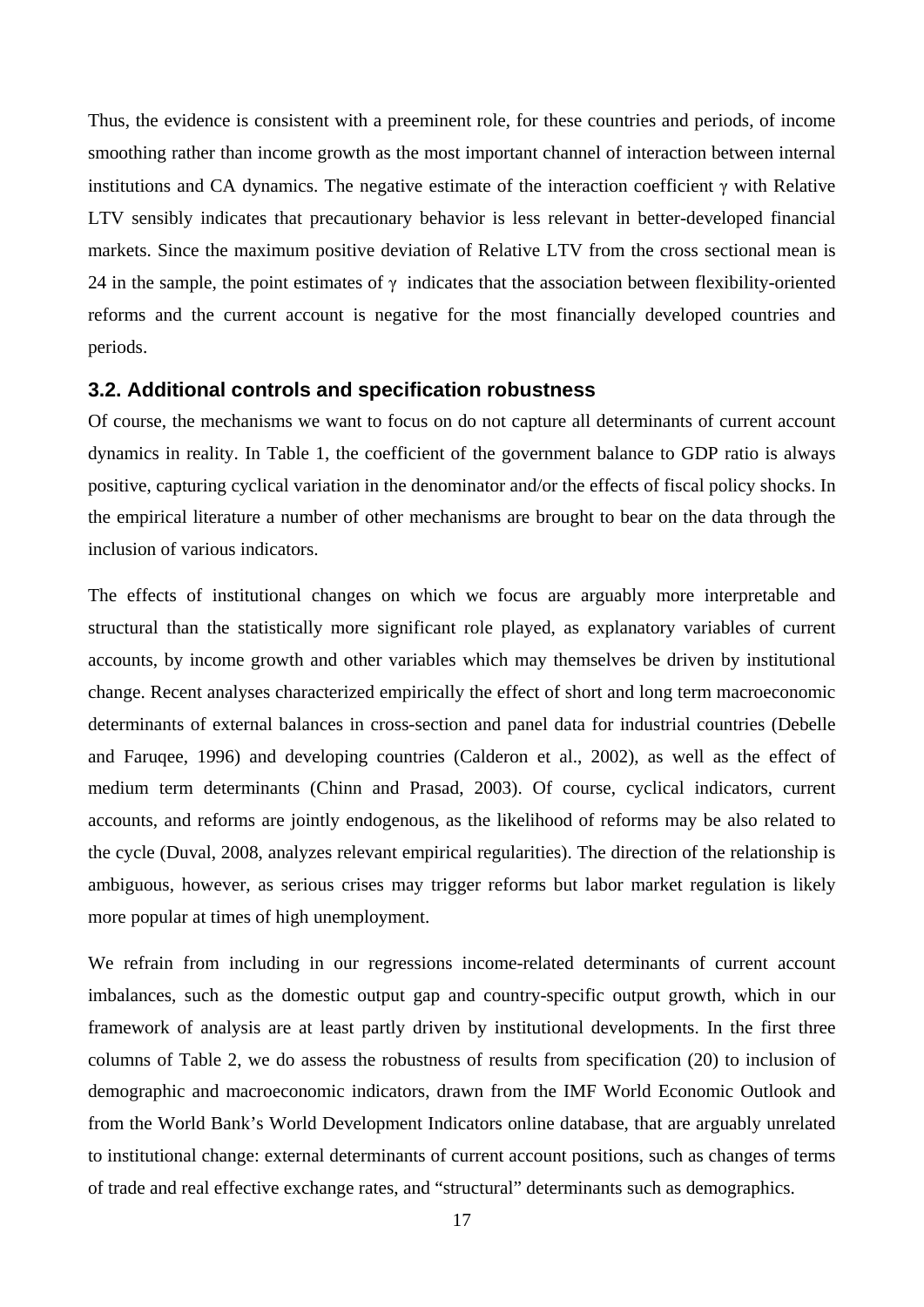Estimates of the coefficients of institutional development and financial market development indicators are largely unaffected by these additional controls, some of which are significant (also depending on the presence or absence of country and period effects in the three specifications) and yield theoretically sensible point estimates. The annual change in the terms of trade has a positive effect on current account balances, consistently with the Harberger-Laursen-Meltzler effect whereby temporary positive shock to the relative price of exports increase current income more than permanent income, thus improving the current account position (see, for instance, Obstfeld, 1982). The impact of changes in the real effective exchange rate is not significant, as predicted by the intertemporal approach to the current account (see Razin, 1995). Demographics, measured by relative (with respect to the sample) dependency ratios, enter with the expected negative sign unless we include both time and period effects, which in our sample appear to capture most of the variation in relative demographic profiles.

In the remaining columns of Table 2 we further extend the empirical model to assess the relevance of increasing international financial market integration for capital mobility, and hence income convergence (Abiad et al., 2008). Columns 4-6 include the deviation from the cross-sectional mean of gross stocks of foreign portfolio assets plus liability ratio to GDP (data from Lane and Milesi-Ferretti, 2006). This indicator of relative financial openness is not significant and leaves unaffected the point estimate and significance of main and interaction effects of the LTV-based indicator of internal financial development on which our theoretical perspective focuses. As regards the role of convergence dynamics, columns 7-9 extend the specification to test for the "stage of development" hypothesis that growing countries typically import capital, and thus run current account deficits. In the literature (see, Chinn and Prasad, 2003, and their references), this effect is captured by the level of PPP-adjusted GDP per capita in relative terms with respect to the average in the sample. In our sample of fairly uniformly developed OECD countries the size of that variable's coefficient is very close to zero and significant only when country and time effects are not included. Once again, the results of interest are broadly unaffected.

We proceed in Table 3 to assess the robustness of our main estimates along two further dimensions. Columns 1-3 address the issue of whether our reform variables may spuriously capture other unobservable country characteristics. The specifications reported so far are robust to unobservable time invariant heterogeneity when fixed effects are included linearly, so that deviations from country means of the left-hand-side variable are related to deviations from country means of the whole multiplicative expression. To the extent that trends towards deregulation are not uniform across countries and across policy instruments, however, time-invariant unobservable heterogeneity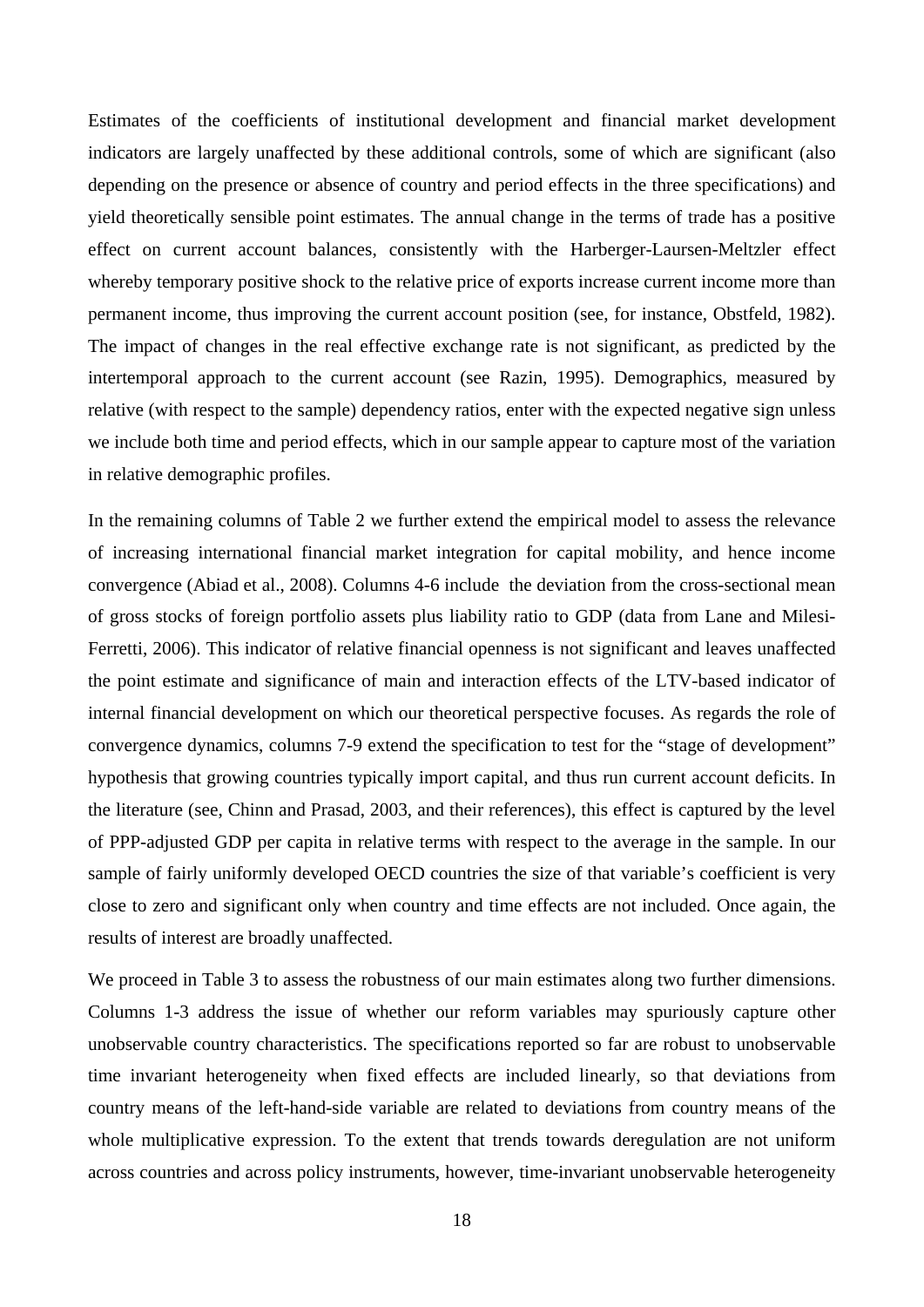may still bias estimates of interaction effects (Bassanini and Duval, 2009). We check for the impact of country specific characteristics on deregulation patterns by including country effects  $\alpha_i$  in the interaction term in (21), so that  $f(FinDev) = 1 + \tilde{\alpha}_j + \gamma L \tilde{T} V_{jt}$  where  $\tilde{\alpha}_j = \alpha_j - \frac{1}{j} \sum_{j=1}^j \alpha_j$  $J_{j=1} \alpha_j$ . Allowing the relationship between institutional changes and current accounts to differ systematically across countries reduces the significance of the estimates of interest, not surprisingly in light of the rather short time span available for each country. The very imprecisely estimated coefficients, however, have the same signs as in Table 1 when both country and time effects are included.

To check for the results' robustness to cyclical factors, in columns 4-6 we report results from regressions on non-overlapping time averages of annual observations over five sub-periods including five years each (four in the last one, 2000-2003). While the coefficients are again less precisely estimated for obvious reasons, institutional reform variables and their interaction with financial market development indicators have the same sign as in Table 1.

# **4. Consumption, productivity, inequality, and reforms**

Our results so far document that, in the data, the current accounts of initially highly regulated countries tended to move towards surplus as they tended to relax regulation over the sample period, while countries with initially looser regulation and better financial market access tended to move towards deficit positions. The former countries are prevalently Continental European, the latter Anglo-Saxon, and since these groups of countries differ in many other respects, it is impossible to tell in general whether current account and institutional developments might be jointly and spuriously caused by some observed or unobserved underlying phenomenon. To the extent that institutional variation may be viewed as exogenous, however, it is interesting to assess whether more detailed patterns of consumption, production, and inequality changes across countries are consistent with our theoretical framework.

In this section we explore the empirical relationship between the current account effect of structural reforms and other variables. Our theoretical framework suggests that deregulation should accelerate production growth, and that consumption-to-GDP ratios should be related to the resulting trends by consumption-smoothing channels (mediated by ease of access to internal and external borrowing) and by precautionary savings behavior (mediated by instability of individual labor income streams). It is also an implication of our theory that deregulation, in interaction with financial development, should encourage investment and increase wage dispersion.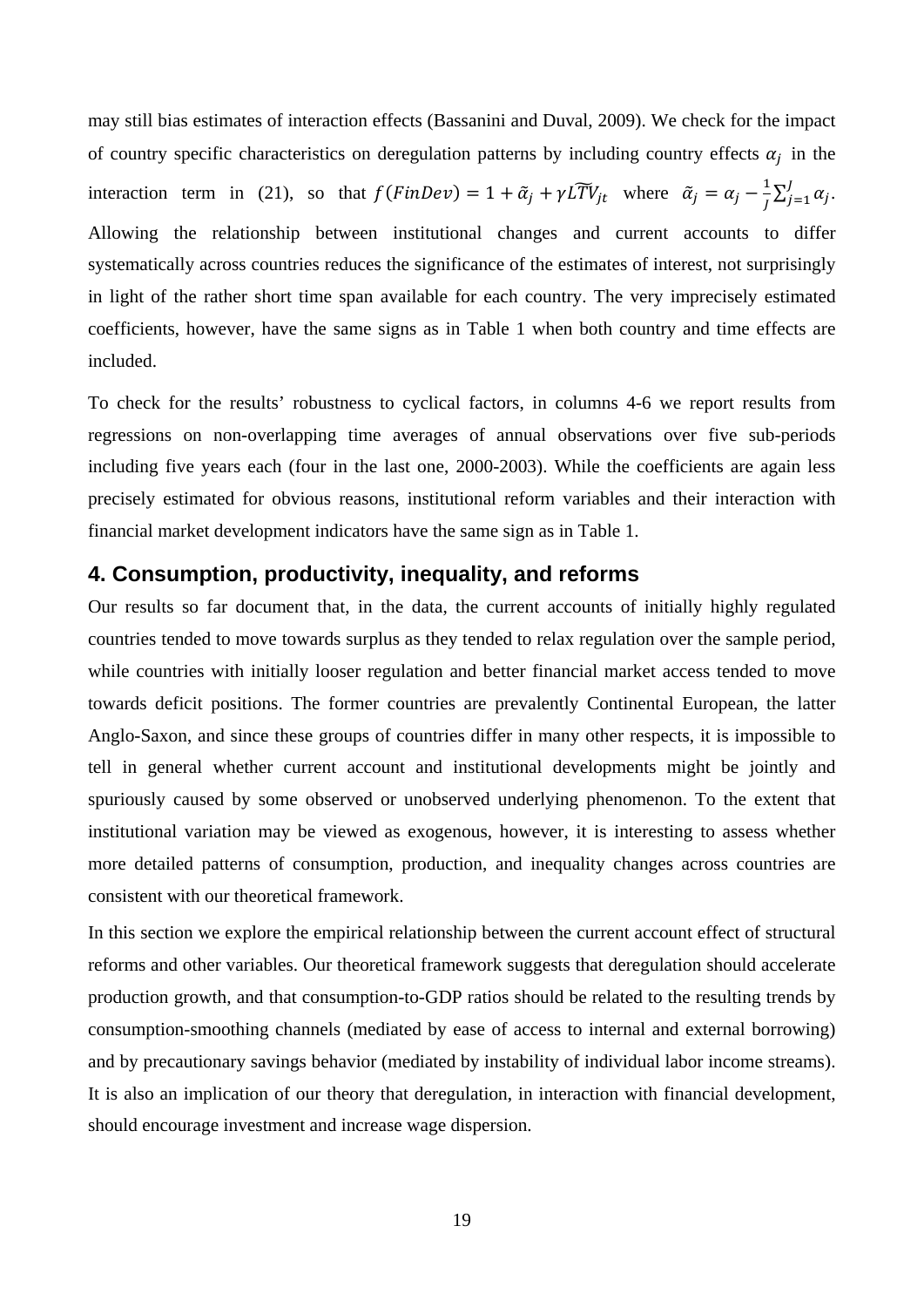To assess the relevance of these theoretical relationships in the available data, we regress the relevant indicators on the summary reforms indicator constructed from the estimates of Table 1:

$$
Ref_{jt} = (\hat{\varphi} + \sum_{i=1}^{I} \hat{\beta}_i \Delta Institution_{ijt})(1 + \hat{\gamma}L\widetilde{TV}_{jt}).
$$

Since consumption, production, investment, and inequality development may depend on time and country characteristics, we include in the regressions the same controls considered in Table 1, and in each case construct the summary reforms indicator using the estimated coefficients  $\hat{\varphi}$ ,  $\hat{\beta}_i$ , and  $\hat{\gamma}$ from the regressions that in Table 1 include the same controls. The resulting slow-moving variable represents the institutions-related component of our countries' current account observations. Imposing that institutional changes' relative weight is determined by estimating specification (20) on highly variable current account data sharpens the message of the data; allowing institutions to enter the specification individually typically yields coefficients that either have the same sign as those reported below, or are insignificant.

As regards consumption, our empirical exercise is related to that performed by Loayza, Schmidt-Hebbel, and Servén (2000), where growth and inflation (as a proxy for uncertainty) are included among the weakly exogenous explanatory variables of private saving rates. Both their and our specifications also control for government savings. We also view growth and uncertainty as key determinants of savings behavior, however we focus on developed countries and, crucially, suppose that income processes are in turn determined by institutional changes which, in our specifications, are directly related to consumption/output ratios. Our reform indicator is constructed so as to become more positive when deregulation increases labor market risk, to an extent that depends on financial market development. Thus, we expect it to be negatively associated with consumption in a sample where reforms tend to bring current accounts towards surplus positions. To see whether this is the case, we run

$$
C/GDP_{jt} = \gamma_C Ref_{jt} + \mu_C C/GDP_{j,t-1} + \text{Controls}_{jt} + \varepsilon_{jt}
$$

In these and the following regressions, the primary government balance is included for consistency with Table 1's regressions (and always enters with the expected sign when it is significant), and lagged dependent variables control for slow and persistent effects of reforms on the phenomena of interest. In light of evidence of rather high persistence, the dynamic biased-corrected panel data specifications may or may not offer a fully reliable assessment of statistical significance. The reforms indicator is also persistent, and we plan to investigate stationarity issues formally in further work. The first three columns of Table 4 confirm that structural reforms, as summarized by the composite institutional trends indicator that by construction maximizes correlation with current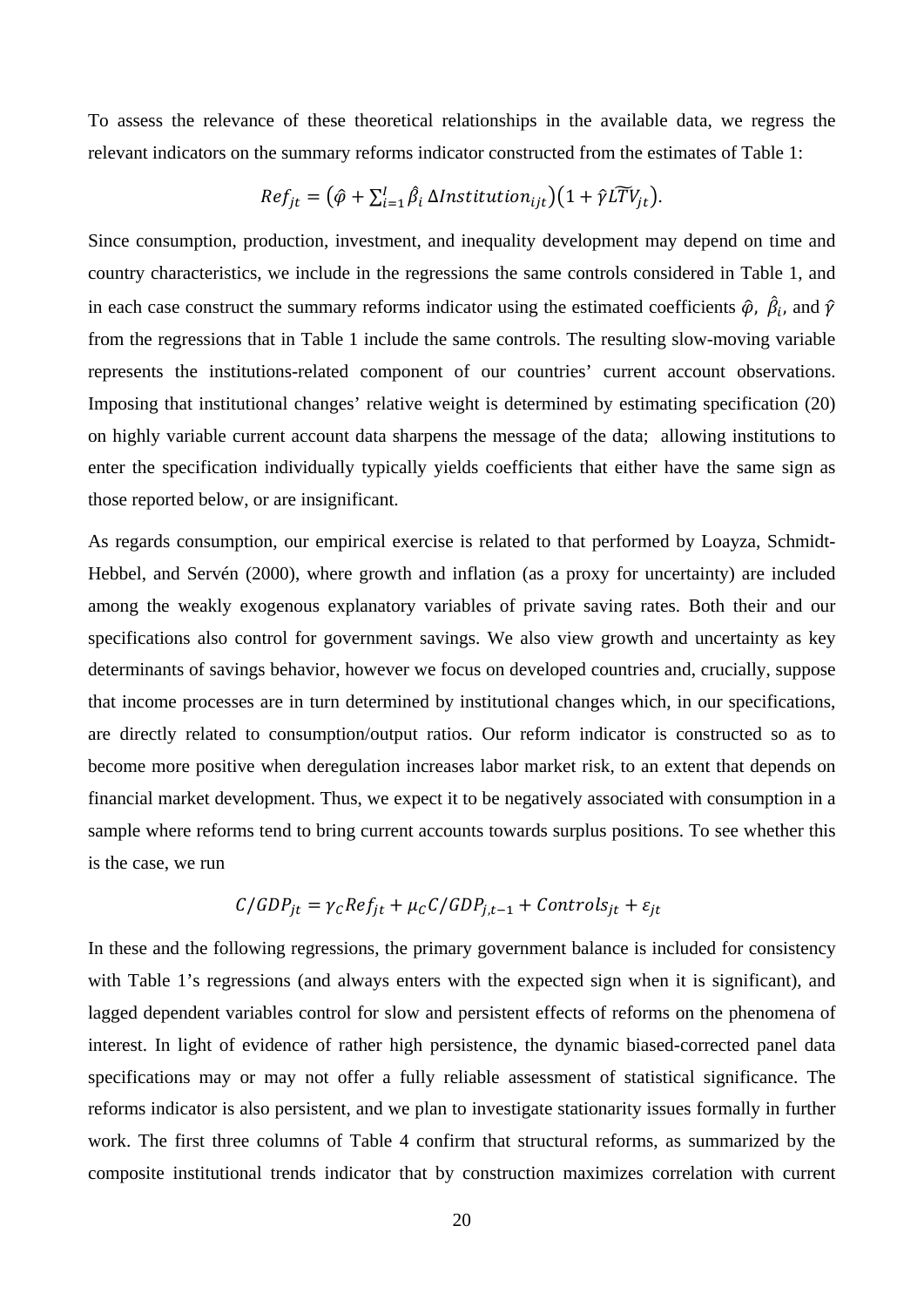account balances, co-vary negatively (and significantly when country fixed effects are included) with consumption, as implied by precautionary savings motives.

Next, we use per capita production as the dependent variable, and run

$$
GDPpc_{jt} = \gamma_Y Ref_{jt} + \mu_Y GDPpc_{j,t-1} + Controls_{jt} + \varepsilon_{jt},
$$

aiming to assess the effects of institutional developments on relative production dynamics. Columns 4-6 show that the coefficient of our aggregate reform variable is significantly positive and robust to the inclusion of fixed effects. $3$ 

In the data, GDP per capita reflects capital accumulation as well as the productivity effects modeled in Section 2 in terms of labor mobility incentives. Multifactor productivity growth rates (MFP) are available since 1985. When we regress them on the summary reforms indicator,

$$
MFP_{jt} = \gamma_Y Ref_{jt} + Controls_{jt} + \varepsilon_{jt},
$$

the results (in columns 7-9 of Table 4) indicate that, even though in theory regulation might offset market incompleteness and foster productivity, the negative effects of regulation on expected rewards from factor reallocation are empirically dominant.

The remaining element of current account dynamics (besides the government balance, controlled for in all regressions) is the country's investment rate. Our model only features worker mobility investments, but it would be straightforward to extend it to physical investments: since future income of non-labor factors in the model is higher in less regulated labor markets, endogenous supply of such factors would increase upon deregulation. To assess whether capital is indeed attracted to less regulated economies, we regress national income account measures of investment, available only for a subset of our panel's countries on our reforms indicators. Results from the specification

$$
I/GDP_{jt} = \gamma_I Ref_{jt} + \mu_I I/GDP_{j,t-1} + Controls_{jt} + \varepsilon_{jt},
$$

are reported in columns 10-12 of the Table. The coefficient of the summary reforms indicator is positive, indicating that deregulation is associated with more investment, but insignificant or negative when country and time effects are included. Finding that our reform-trend indicator is more robustly related to country-level GDP growth than to physical investment corroborates our

 $\overline{a}$ 

<sup>&</sup>lt;sup>3</sup> GDP per capita is deflated by the Consumer Price Index, to stress the impact of structural reforms on domestic variables; using the GDP per capita measure based on PPP would slightly decrease the significant of the coefficient in the specification with no fixed effect only.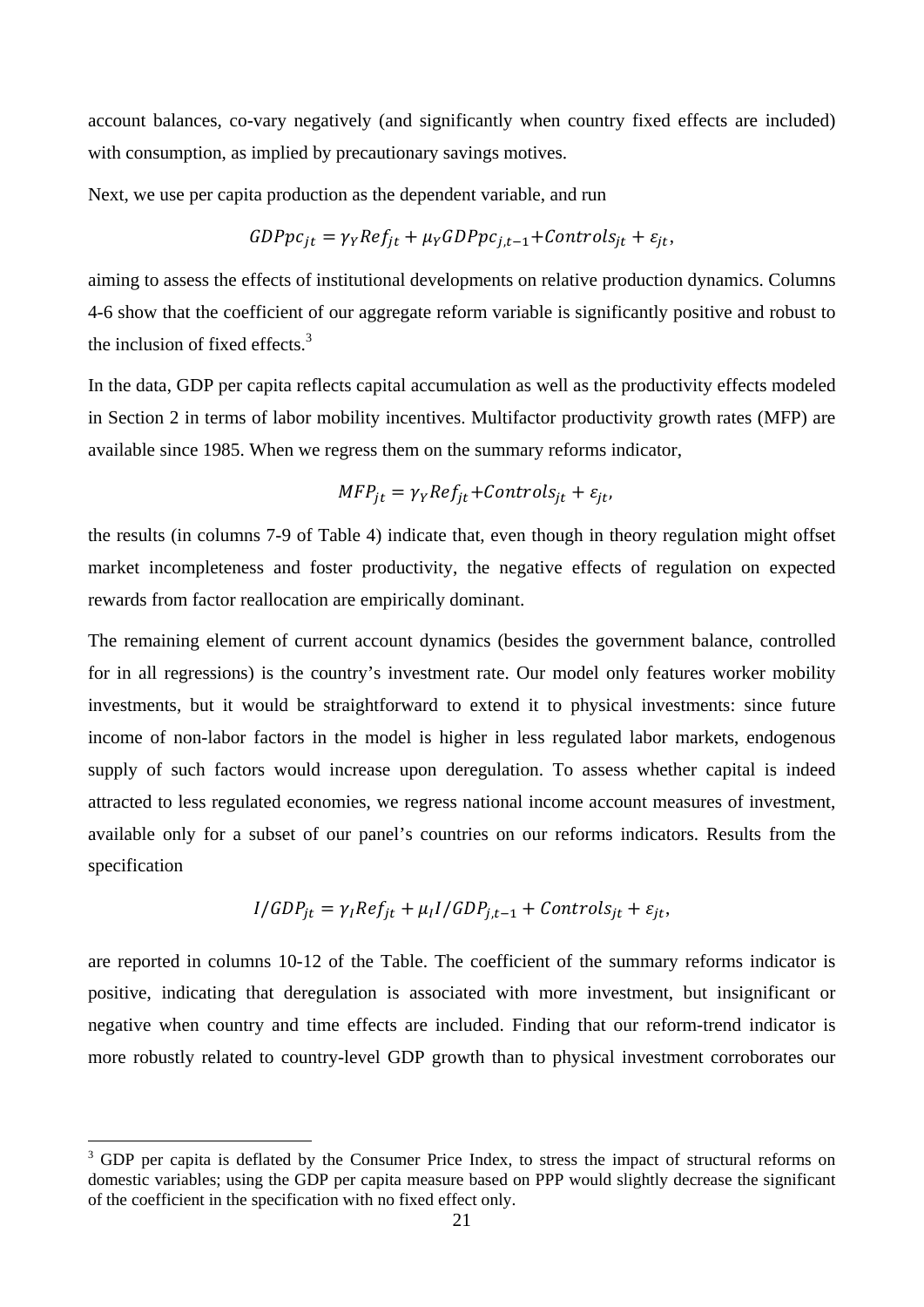modeling framework's focus on labor mobility choices and is in line with Nicoletti and Scarpetta's (2003) results on the productivity effects of structural reforms.

The results of Table 4 confirm that all components of the current account balance respond to reforms in ways consistent with our theoretical framework. Next, we seek more direct evidence of the risk-based mechanism that links reforms, especially when financial market access is limited, to lower rather than higher consumption.

In columns 1-3 of Table 5 we run regression specifications similar to those of Table 4 for a measure of within-country earnings inequality: the ratio of the 90th percentile of earnings to the median,<sup>4</sup> available at yearly frequency for the 1980-2000 period. If deregulation depresses aggregate consumption because it increases idiosyncratic risk, at least part of its effects on income instability should be detectable in the dispersion of ex-post income levels. We run regressions in the form

$$
Ineq_{jt} = \gamma_Q Ref_{jt} + \mu_Q Ineq_{j,t-1} + Controls_{jt} + \varepsilon_{jt}
$$

Consistently with the results of Koeniger, Leonardi, and Nunziata (2007), and with our theoretical perspective, there is a significantly positive relationship between our current-account-based measure of deregulation trends and changes of country-specific earnings inequality. The unitary coefficient of lagged inequality in the pooled OLS regression of column 1 gives evidence of very high persistence; the dynamic panel data specifications of columns 2 and 3 offer a more reliable estimates. In columns 4 and 5 we explore the relationship between earnings inequality levels (controlling for country effects) and an indicator of institutional configuration levels obtained by cumulating country-specific reforms indicators: the regression, specified as

$$
Ineq_{jt} = \gamma_Q \sum_{y=1980}^{t} Ref_{yj} + Controls_{jt} + \varepsilon_{jt}
$$

confirms that our indicator is positively related to earnings inequality, although the imprecisely estimated coefficient is significant only in the specifications of columns 3 and 4.

Finally, we assess whether the savings impact of reforms may work through variability of aggregate (rather than idiosyncratic) income. While theoretically possible, this is not empirically plausible: the theory and evidence in Kent et al. (2005) and their references suggest that flexibility-oriented reforms, including financial liberalization and indirect measures of labor market deregulation, have

 $\overline{a}$ 

<sup>&</sup>lt;sup>4</sup> The definition of earnings may be different across countries, in ways that may or may not be appropriately controlled by fixed effects. The regression needs to be run on net earnings, because taxes have different implications for gross and net wage inequality in Section 2's model. The source does not specify whether net or gross earnings are used in computing the indicator.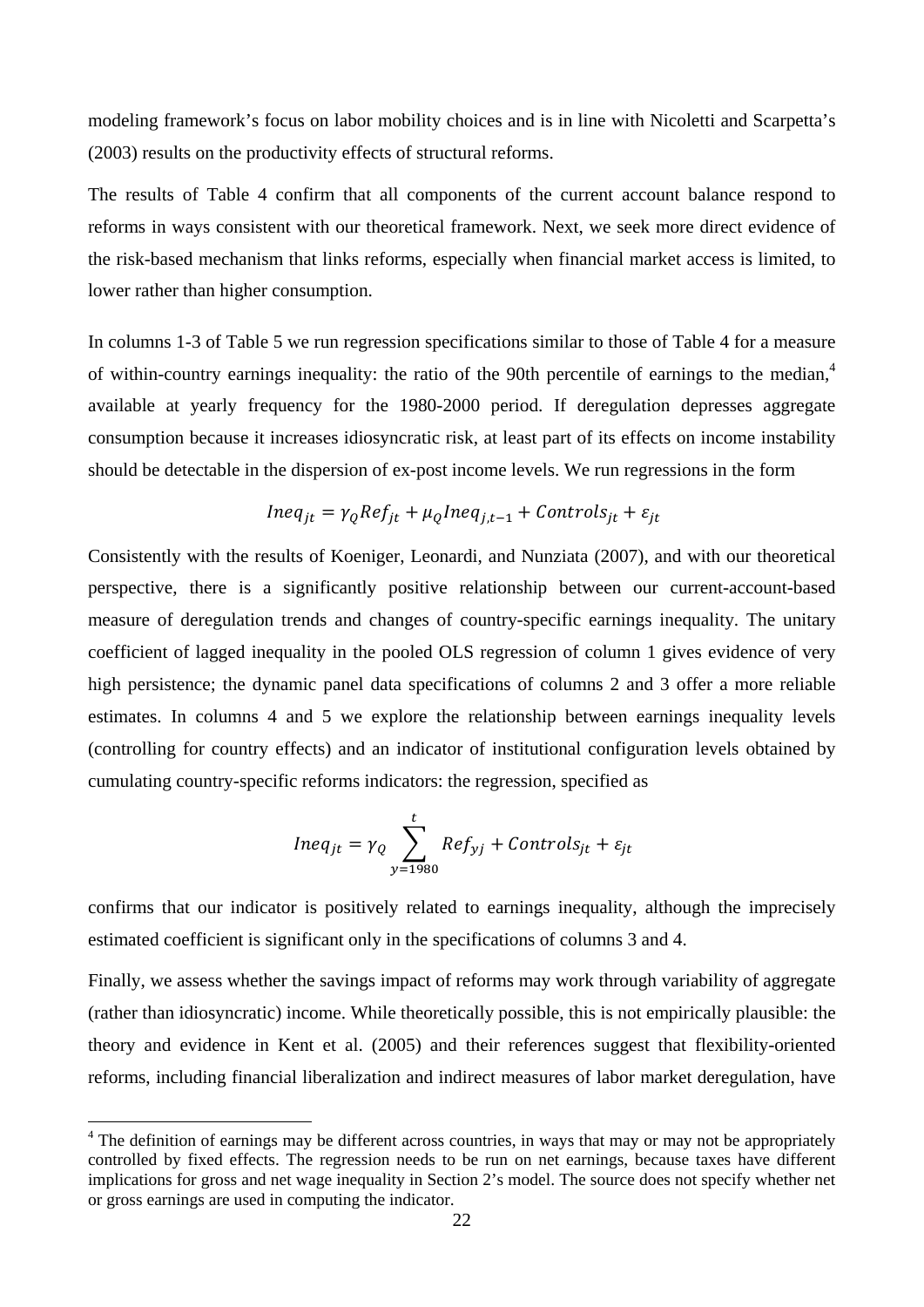contributed to the "great moderation" of country-level output fluctuations over our sample period. In Table 5, columns 6-10 assess whether the same finding holds in our data, justifying our focus on within-country income distribution and idiosyncratic risk, rather than on responses to country-level shocks, as the channel through which deregulation influences precautionary motives.

As a standard measure of output instability we compute 5-year standard deviations of output growth, computed on the same non-overlapping windows as in Table 3. In columns 6-8 of Table 5 we document its relationship to reforms using the same specification as in Table 4, regressing the output instability measure on 5-year averaged observations of our summary indicator of reforms, computed on the basis of the estimates in the relevant columns of Table 3. Dynamic panel estimation does not detect any evidence of a significantly positive relationship between reforms and output instability, controlling for the latter's lagged level. In columns 9 and 10, using the same specification as in columns 4 and 5, we find that the relationship between output instability and cumulative reform processes is negative, or insignificantly positive when period effects are included. This weak evidence of a negative relationship between reforms and aggregate output stability is consistent with the findings of Kent et al. (2005), and with our theoretical framework: since deregulation seems to have fostered income stability at the aggregate level, precautionary savings by each country's representative agent (under perfect within-country risk-sharing) could not rationalize the positive relationship between current accounts and labor market flexibility.

# **5. Conclusion**

Our regression results on a sample of 19 OECD countries observed over the 1980-2003 period offer an interesting gauge of the contrasting policy-relevant effects of institutional change on the overall level and distribution of income. In theory, institutions meant to reduce risk and even out earnings inequality also reduce production efficiency. In the data, efficiency-oriented reforms that improve expectations of productivity growth tend to bring current accounts into surplus, through the precautionary-savings effects of higher uninsurable risk, to an extent that depends on financial development.

The one we propose is not the only possible and plausible interpretation of the empirical relationships we detect. As regards theoretical channels, for example, increasingly flexible market relationships may shift purchasing power towards individuals with higher saving propensities. As regards empirical evidence, a causal interpretation of regression results is admittedly difficult, because institutional and structural dynamics are not independent of each other. In the data, reforms appear to be associated with lower consumption ratios, driven by stronger precautionary motives, and faster production growth. In theory, taking at face value the model with negative exponential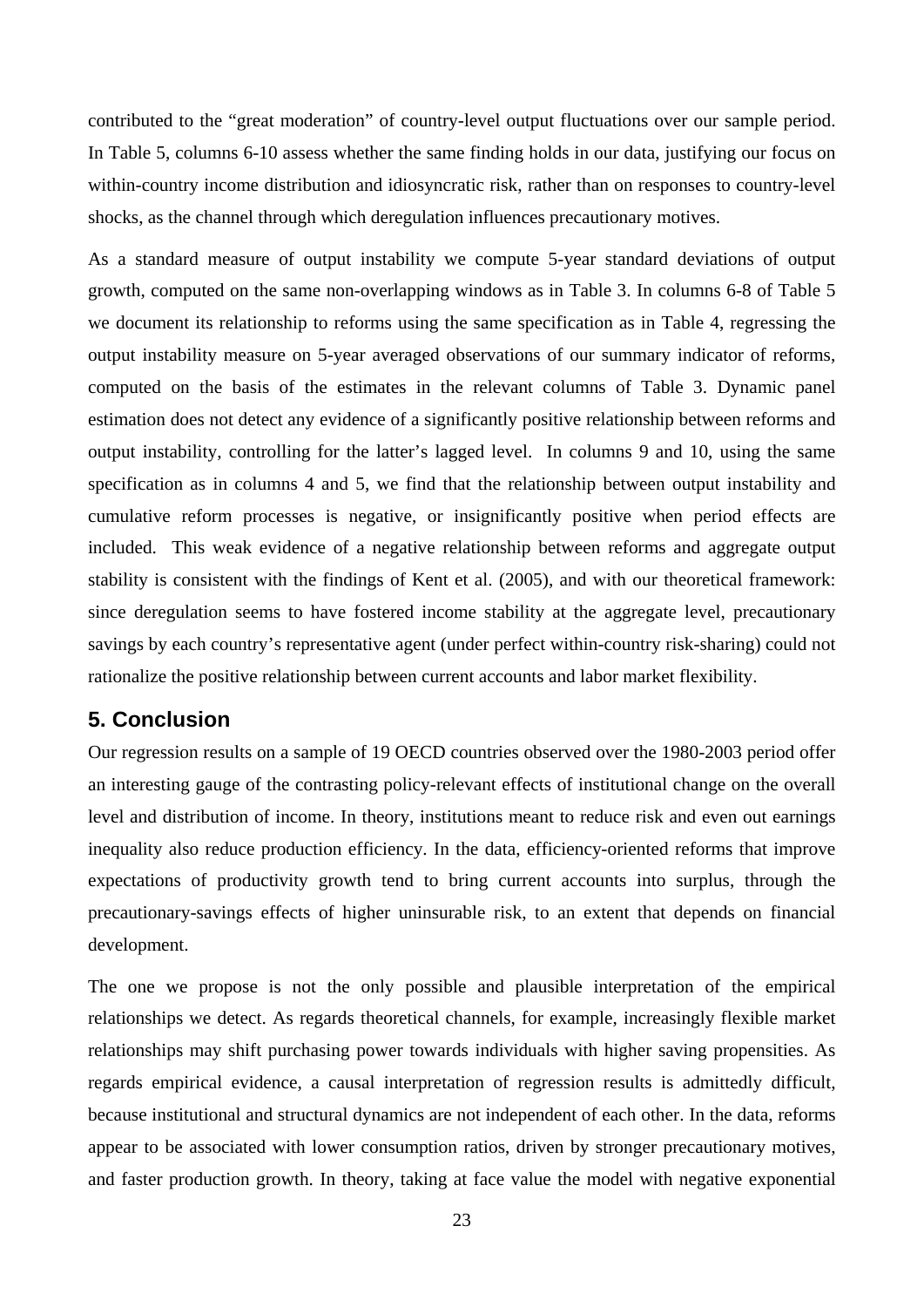preferences, reforms reduce the representative agent's welfare when their consumption effect, all else equal, is negative. Of course, however, the exogenous changes that trigger reforms may also influence risk and productivity for given policies. Further work could explore the exogenous component of international openness as a plausible shifter of the environment in which policy is made, along the lines of Bertola and Lo Prete (2009).

While it does not appear possible reliably to detect and disentangle such high-order mechanisms in the data, the relationships we uncover between imperfectly synchronized reforms, net income inequality, and aggregate investment and growth rates may have contributed to the development of global imbalances. The recent financial crisis has undoubtedly reduced ease of borrowing, and may well trigger some re-regulation of labor and product markets. Extrapolating our results, countries engaged in such institutional restructuring should experience larger *ceteris paribus* current account deficits and slower growth. This could, in combination with possibly restricted international economic integration, help interpret the evolution of the global economy in coming years.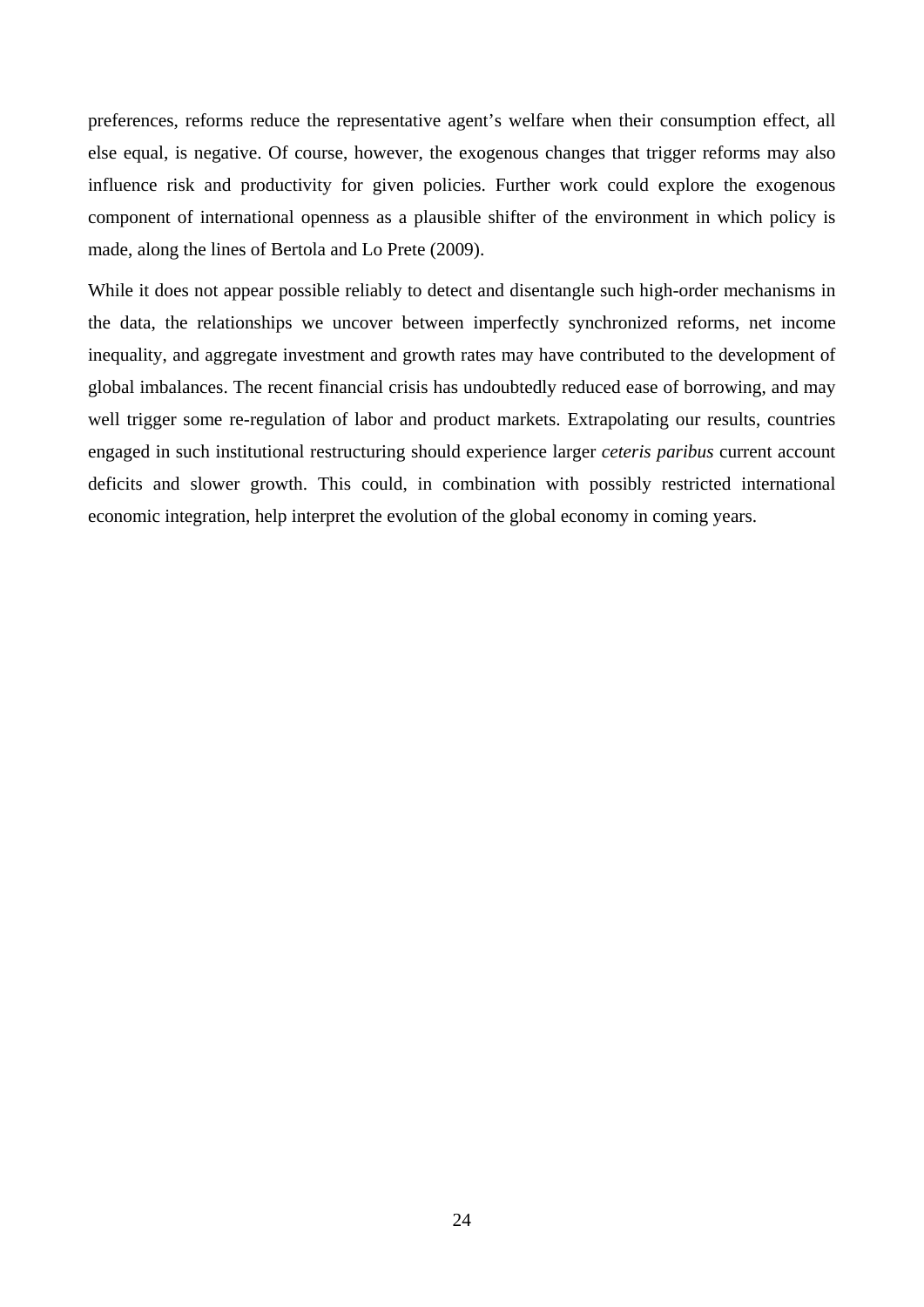# **REFERENCES**

- Abiad, Abdul, Daniel Leigh, and Ashoka Mody (2009). "International Finance and Income Convergence: Europe is different," *Economic Policy,* 58 241-305.
- Agell, Jonas (2002). "On the Determinants of Labor Market Institutions: Rent Seeking vs Social Insurance," *German Economic Review,* 3:2, 107-135.
- Bassanini, Andrea, and Romain Duval (2009). "Unemployment, Institutions and Reform Complementarities: Re-Assessing the Aggregate Evidence for OECD Countries," *draft*, January.
- Bertola, Giuseppe (2004). "A pure theory of Job Security and Labor Income Risk," *Review of Economic Studies*, 71:1 43-61
- Bertola, Giuseppe, and Anna Lo Prete (2009). "Openness, Financial Markets, and Policies: Cross-Country and Dynamic Patterns," *Annales d'Economie et de Statistique* forthcoming, *CEPR DP 7048*.
- Bertola, Giuseppe, Reto Foellmi, and Josef Zweimueller (2006). *Income Distribution in Macroeconomic Models*, Princeton University Press.
- Blanchard, Olivier, and Justin Wolfers (2000). "The Role of Shocks and Institutions in the Rise of European Unemployment: The Aggregate Evidence," *The Economic Journal,* 110, C1-C33.
- Broer, Tobias (2008). Domestic or global imbalances? Rising inequality and the fall in the US current account, working paper, European University Institute.
- Buti, Marco, Alessandro Turrini, Paul Van den Noord, and Pietro Biroli (2009). "Defying the 'Juncker Curse': Can Reformist Governments Be Re-elected?," *Empirica* 36 65-100.
- Calderon, Cesar Augusto, Alberto Chong, and Norman V. Loayza (2002). "Determinants of Current Account Deficits in Developing Countries," *Contributions to Macroeconomics*, 2:1, 1-31.
- Carlin, Wendy and David Soskice (2007). "Reforms, Macroeconomic Policy and Economic Performance in Germany," *CEPR DP 6415.*
- Catte, P., Girouard, N., Price, R., Andrè, C. (2004). "The Contribution of Housing Markets to Cyclical Resilience," *OECD Economic Study* 38.
- Chinn, Menzie D., and Eswar S. Prasad (2003). "Medium-term determinants of current accounts in industrial and developing countries: an empirical exploration," *Journal of International Economics*, 59, 47-76.
- Debelle, Guy, and Hamid Faruqee (1996). "What Determines the Current Account? A Cross-Sectional and Panel Approach," *IMF Working Paper 96/58*, June.
- Duval, Romain (2008) "Is there a role for macroeconomic policy in fostering structural reforms? Panel evidence from OECD countries over the past two decades" *European Journal of Political Economy* 24, 491–502.
- Jappelli, Tullio, and Marco Pagano (1994). "Savings, Growth, and Liquidity Constraints," *Quarterly Journal of Economics,* 109, 83-109.
- Jensen, Shane T., and Stephen H. Shore (2008), "Changes in the Distribution of Income Volatility," working paper.
- Kennedy, Mike, and Torsten Slok (2005). "Structural Policy Reforms and External Imbalances," *OECD Economics Department Working Papers 415*.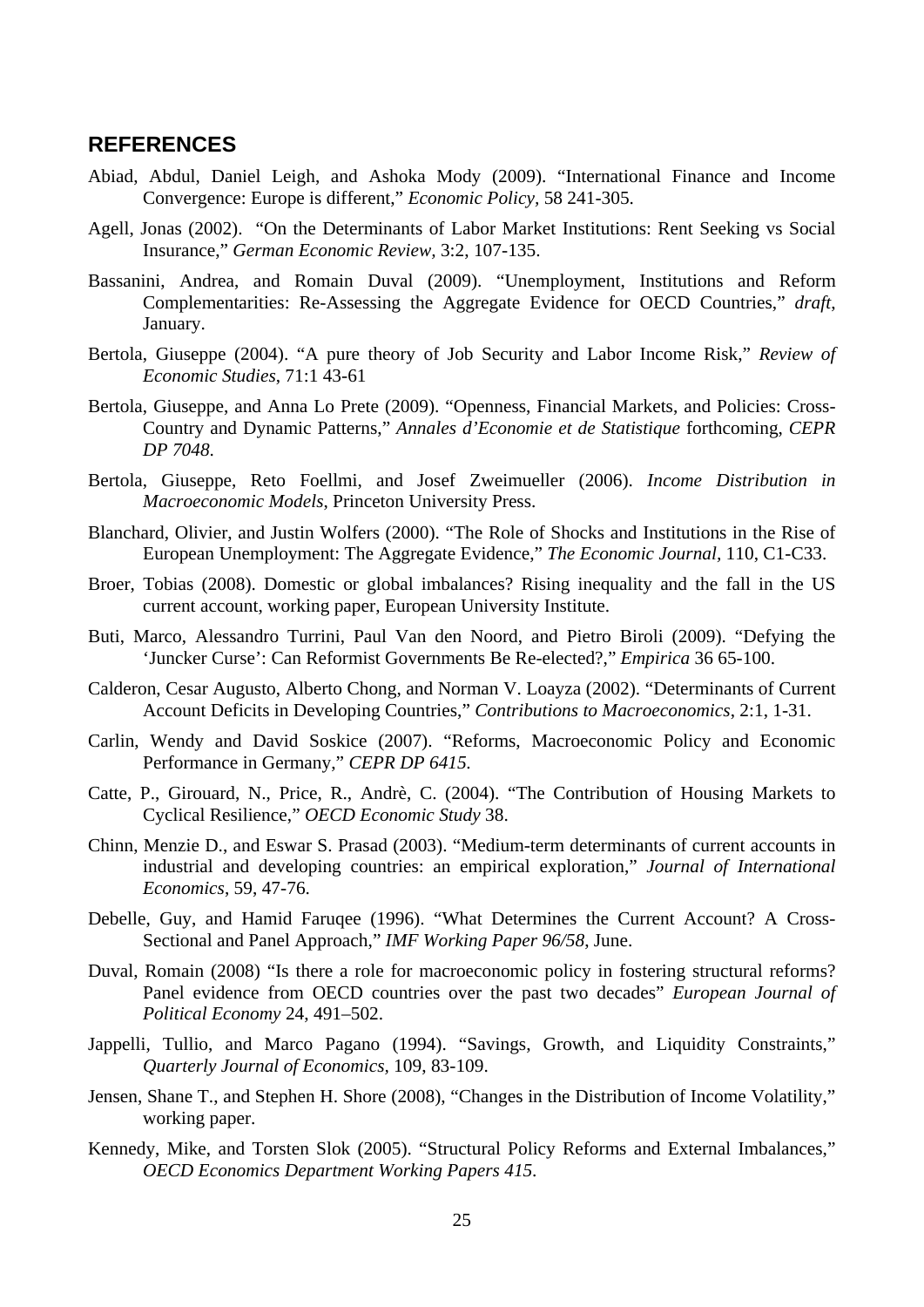- Kent, Christopher, Kylie Smith and James Holloway (2005). "Declining Output Volatility: What Role for Structural Change?" p.146-180 in C.Kent and D.Norman (eds.) *The Changing Nature of the Business Cycle*, Reserve Bank of Australia, 2005.
- Kocherlakota, Narayana, and Luigi Pistaferri (2007). "Household Heterogeneity and Real Exchange Rates" Economic Journal 117 pp.C1-C25.
- Koeniger, Winfried, Marco Leonardi and Luca Nunziata (2007). "Labour Market Institutions and Wage Inequality," *Industrial and Labor Relations Review*, 60:3, 340‐356.
- Kollman, Robert (2009). "Household Heterogeneity and the Real Exchange Rate: Still a puzzle" CEPR DP 7301.
- Krueger, Dirk and Fabrizio Perri (2007). "Does Income Inequality Lead to Consumption Inequality? Evidence and Theory," *Review of Economic Studies* 73 pp.163-193
- Lane, Philip R., and Gian Maria Milesi-Ferretti (2006). "The External Wealth of Nations Mark II: Revised and Extended Estimates of Foreign Assets and Liabilities, 1970-2004," *IMF Working Paper* 06/69.
- Lo Prete, Anna (2008). "International Consumption Insurance and Within-Country Risk Reallocation," *EUI Working Papers MWP 2008/03*.
- Loayza, Norman, Klaus Schmidt-Hebbel, Luis Servén (2000). "What Drives Private Saving Across the World?" The Review of Economics and Statistics, 82: 2
- Mendoza, Enrique G., Vincenzo Quadrini, and José-Víctor Ríos-Rull (2007). "On the Social Costs of Financial Globalization without Financial Development," *NBER Working Paper* No. W13412
- Nicoletti, Giuseppe, and Stefano Scarpetta (2003). "Regulation, Productivity, and Growth," *Economic Policy* pp. 9–72.
- Obstfeld, Maurice (1982). "Aggregate Spending and the Terms of Trade: Is There a Laursen-Metzler Effect?," *Quarterly Journal of Economics,* 97, May, 251-270.
- OECD (1994). "*The OECD Jobs Study: Evidence and Explanations*," Paris: OECD.
- Razin, A. (1995). "The Dynamic-Optimization Approach to the Current Account: Theory and Evidence," in P. Kenen (eds.) *Understanding Interdependence: The Macroeconomics of the Open Economy*, NJ: Princeton.
- Varian, Hal R. (1980). "Redistributive Taxation as Social Insurance," *Journal of Public Economics* 14, 49-68.
- Ventura, Jaume (2003). "Towards a Theory of Current Accounts," *The World Economy* 26, 483- 512.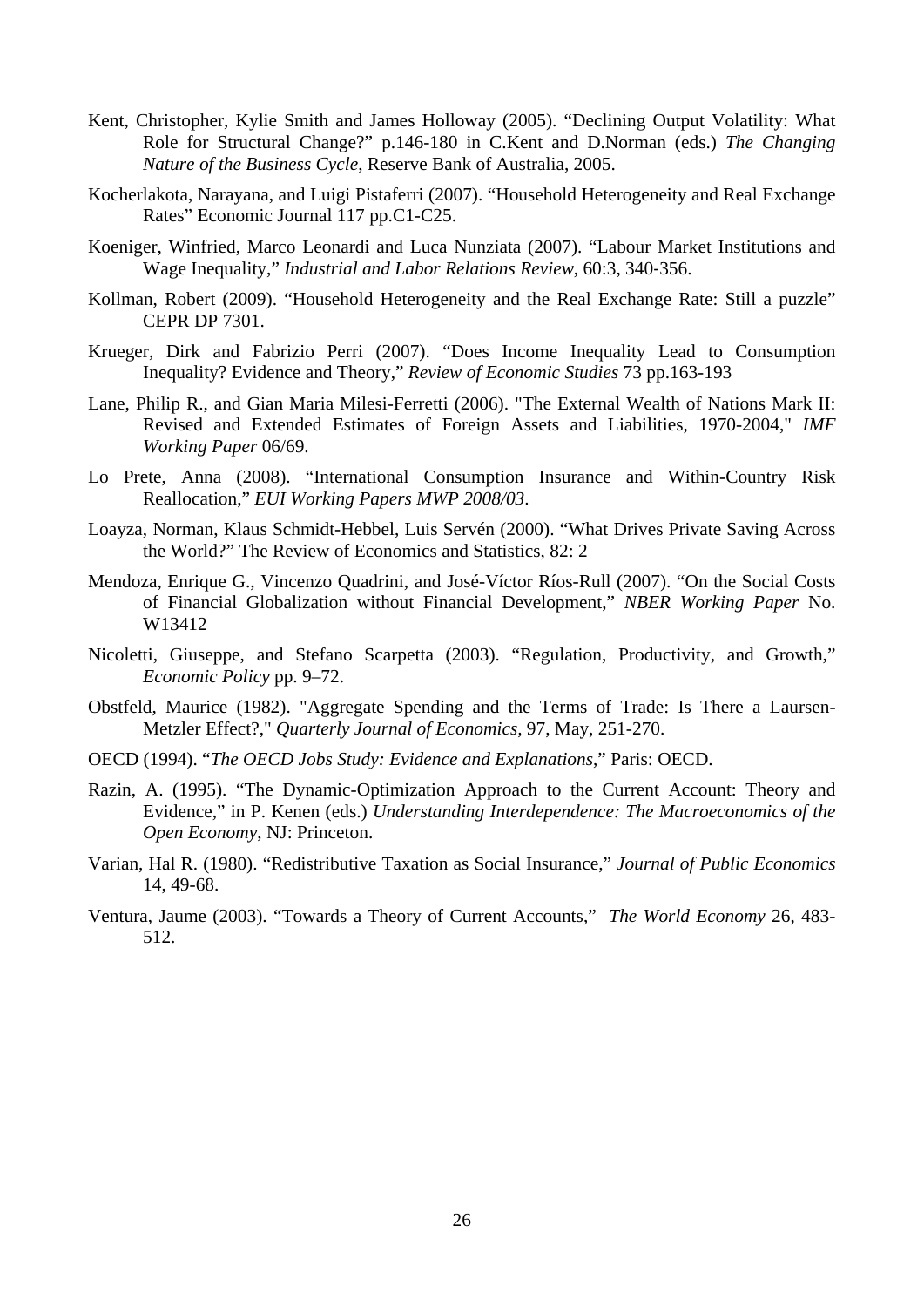# **DATA APPENDIX**

The dataset compiled for this paper includes structural reform indicators and macroeconomic variables for 19 OECD countries, from 1981 to 2003. The countries in the sample are: Australia, Belgium, Canada, Denmark, Finland, France, Germany, Ireland, Italy, Japan, Netherlands, New Zealand, Norway, Portugal , Spain, Sweden , United Kingdom, United States.

*Structural Reform Variables***.** Information on the evolution of labour market institutions and tax rates is drawn from the CEP-OECD Institutions Data Set, compiled by LSE (issue: September 2006). Reform variables are computed as the annual change in the institutional indicators of interest, and measured so that an increase in the rate of change is associated with more efficiency and more individual income risk.

*Employment Protection Legislation* ("epl" in the CEP-OECD database). The EPL indicator indexes the strictness of mandatory measures that regulate hiring and firing. Its time series is built on the basis of data from the OECD labour market statistics database and from Blanchard and Wolfers (2000), interpolated and readjusted in mean.

*Trade Union Density* ("udnet vis" in the CEP-OECD database). Union density is computed as the percentage of wage-earners who are members of trade unions. Values refer to administrative and survey information available in the OECD labour market statistics database, where administrative information for the EU countries refers to the so-called Visser's version.

*Marginal Tax Rates* ("sing1a" "sing2a" "sing3a" sing4a" in the CEP-OECD database). Data on taxation are from the OECD Taxing Wage Statistics and from the series computed by Faggio and Bentil. The marginal tax rate series in this dataset is computed as the un-weighted average of tax rates paid by a single person on the basis of "total tax payment less cash transfers" rates over four family types.

*Financial Development Indicators.* Financial development indicators, in level, are computed as deviations from the sample average.

*Loan-to-Value ratios.* Data refer to the maximum LTV ratios, reported by the OECD Economic Study by Catte et al. (2004), Jappelli and Pagano (1994), and various sources adding information on countries not accounted for by the OECD, namely: Canada (Canada Mortgage and Housing Corporation), Japan (Standard & Poor's Reports), and the USA (Millennial Housing Commission). The time series is built on authors' calculation according to the following compilation strategy: when yearly observations were missing, data have been interpolated; when data referred to a 5 (or more) sub-period average, the average value has been assigned to the mid year in the sub-period, and then interpolated; for years before (after) the first (last) observation available no change has been assumed, thus assigning the value recorded in the first (last) year of observation back (up) to all years since the starting (ending) point in the dataset.

*Financial Openness.* This indicator corresponds to the gross stocks of foreign portfolio assets plus liability ratio to GDP, based on data by Lane and Milesi-Ferretti (2006).

*Macroeconomic Variables.* Macroeconomic variables used in Tables 1 to 3 are drawn by the IMF World Economic Outlook (IMF-WEO), April 2008 issue, and by the World Bank's World Development Indicators online database (WB-WDI), April 2009 issue.

*Current Account/GDP.* Current account balance as a percentage of GDP (IMF-WEO database). *Government Balance/GDP*. General government balance as a percentage of GDP (IMF-WEO database). *Terms of Trade*. Annual change in the Net barter terms of trade index (WB-WDI database).

*Real Effective Exchange Rate*. Annual change in real effective exchange rate index (WB-WDI database). *Demographics.* Dependency ratios are computed as deviations from the sample average, on the basis of the percentage of total population that ages between 0 and 14 and that ages 65 or more (WB-WDI database). *Relative GDP per capita*. Data are computed in relative terms with respect to the sample average, on the basis of the Gross domestic product based on PPP per capita GDP (IMF-WEO database).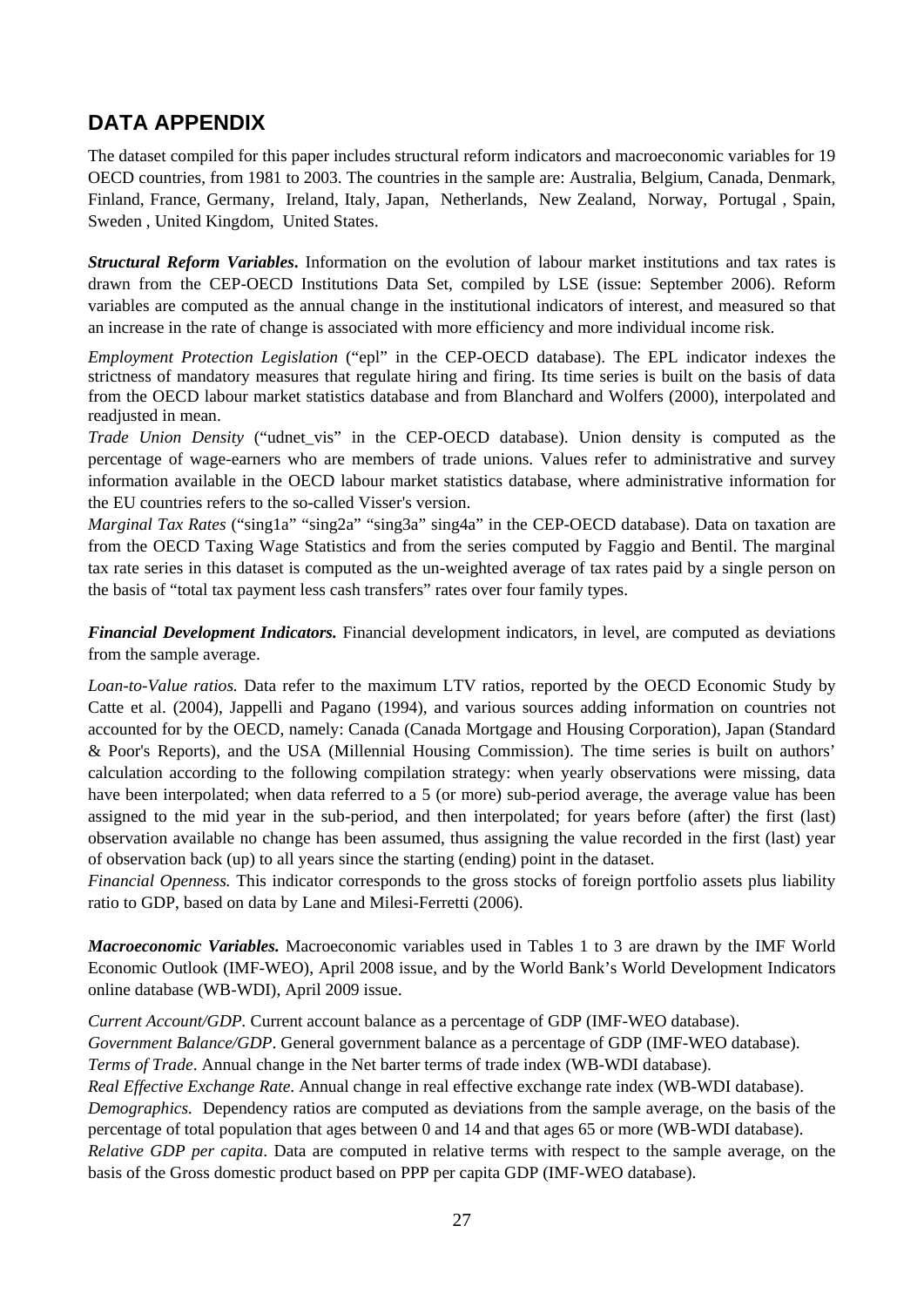Macroeconomic variables in Table 4 and Table 5 are drawn from several data sources.

*Consumption share of GDP*. Household final consumption expenditure, in current local currency units (WB-WDI database), divided by Population (WB-WDI database), as a share of Gross domestic product per capita, in current prices (WB-WDI database).

*GDP per capita, based on CPI*. Gross domestic product per capita, in current prices (WB-WDI database), deflated by CPI, data for inflation being averages for the year, based on 2000=100 (WB-WDI database).

*Multifactor productivity growth (MFP).* Multifactor productivity growth rate (OECD Factbook, 2008).

*Investment share of GDP*. Investment, percent of GDP (WB-WDI database).

*Inequality*. Earnings dispersion measured as the ratio of the 90<sup>th</sup> percentile of earnings to the median ("ed90/50" in the CEP-OECD database, based on data from the OECD labour market statistics database, available for 1980-2000).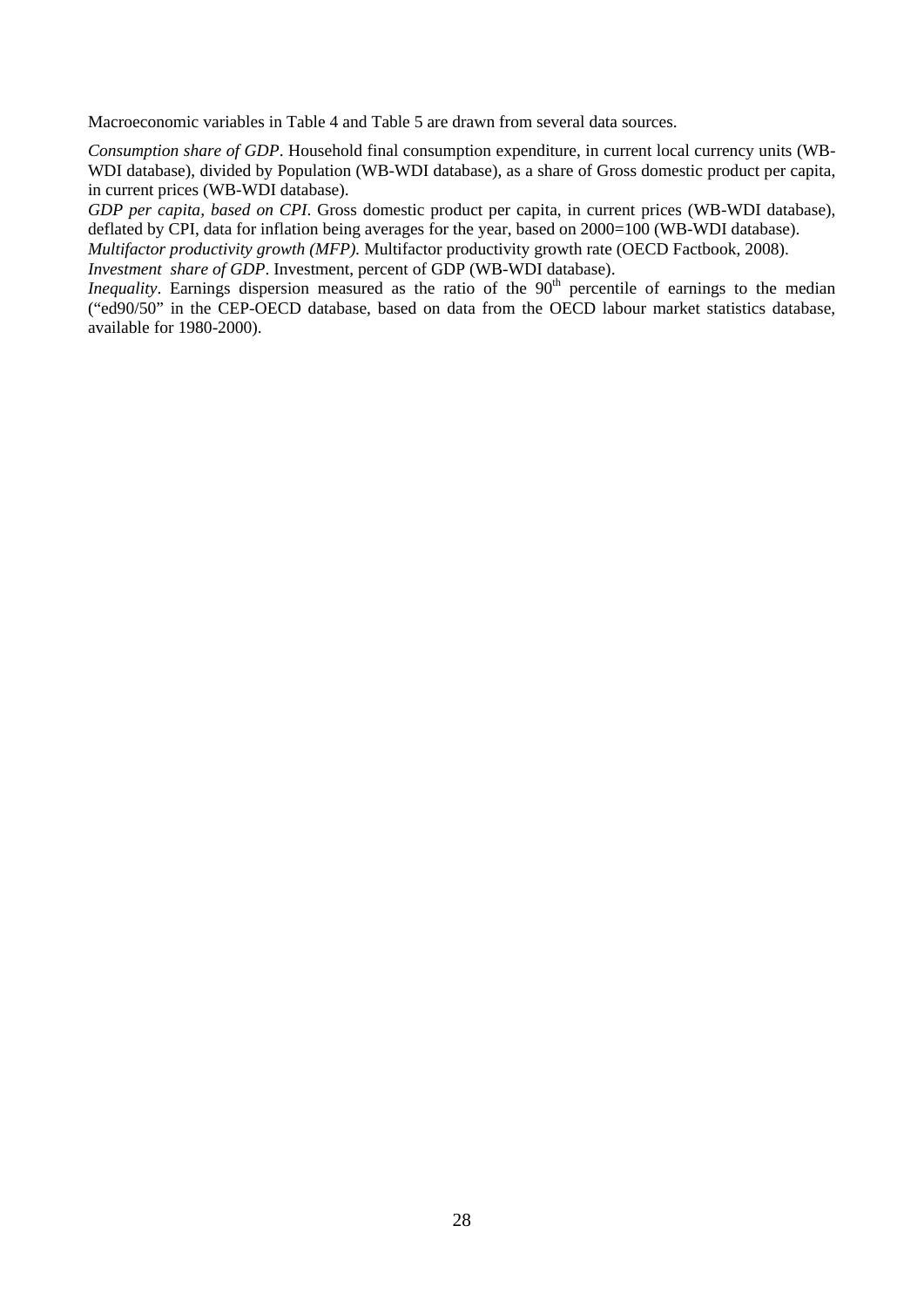#### **Table 1. Structural Reforms and the Current Account**

| Dependent variable: Current<br>Account/GDP |           |                |           |
|--------------------------------------------|-----------|----------------|-----------|
|                                            |           | $\overline{2}$ | 3         |
| <b>Structural Reform Variables</b>         |           |                |           |
| <b>Employment Protection</b>               | 0.0690    | 0.0693         | 0.0118    |
|                                            | 2.33      | 2.78           | 0.81      |
| <b>Trade Union Density</b>                 | 0.0533    | 0.1360         | 0.1413    |
|                                            | 1.15      | 2.54           | 2.96      |
| Marginal Tax Rate                          | 0.0425    | 0.0302         | 0.0341    |
|                                            | 2.22      | 1.62           | 2.73      |
| Main effect of Financial Development       | 0.0082    | 0.0415         | 0.0109    |
|                                            | 3.07      | 6.19           | 3.28      |
| Financial Development interaction          |           |                |           |
| Relative LTV (linear functional form)      | $-0.0587$ | $-0.0420$      | $-0.1435$ |
|                                            | $-2.85$   | $-5.56$        | $-3.73$   |
| <b>Control Variables</b>                   |           |                |           |
| Government Balance/GDP                     | 0.3117    | 0.2364         | 0.1952    |
|                                            | 5.91      | 4.65           | 3.76      |
| Country effects                            | no        | yes            | yes       |
| Period effects                             | no        | no             | yes       |
| Number of observations                     | 393       | 393            | 393       |
| R2                                         | 0.1757    | 0.5239         | 0.6251    |

Notes: Robust t-statistic in italics.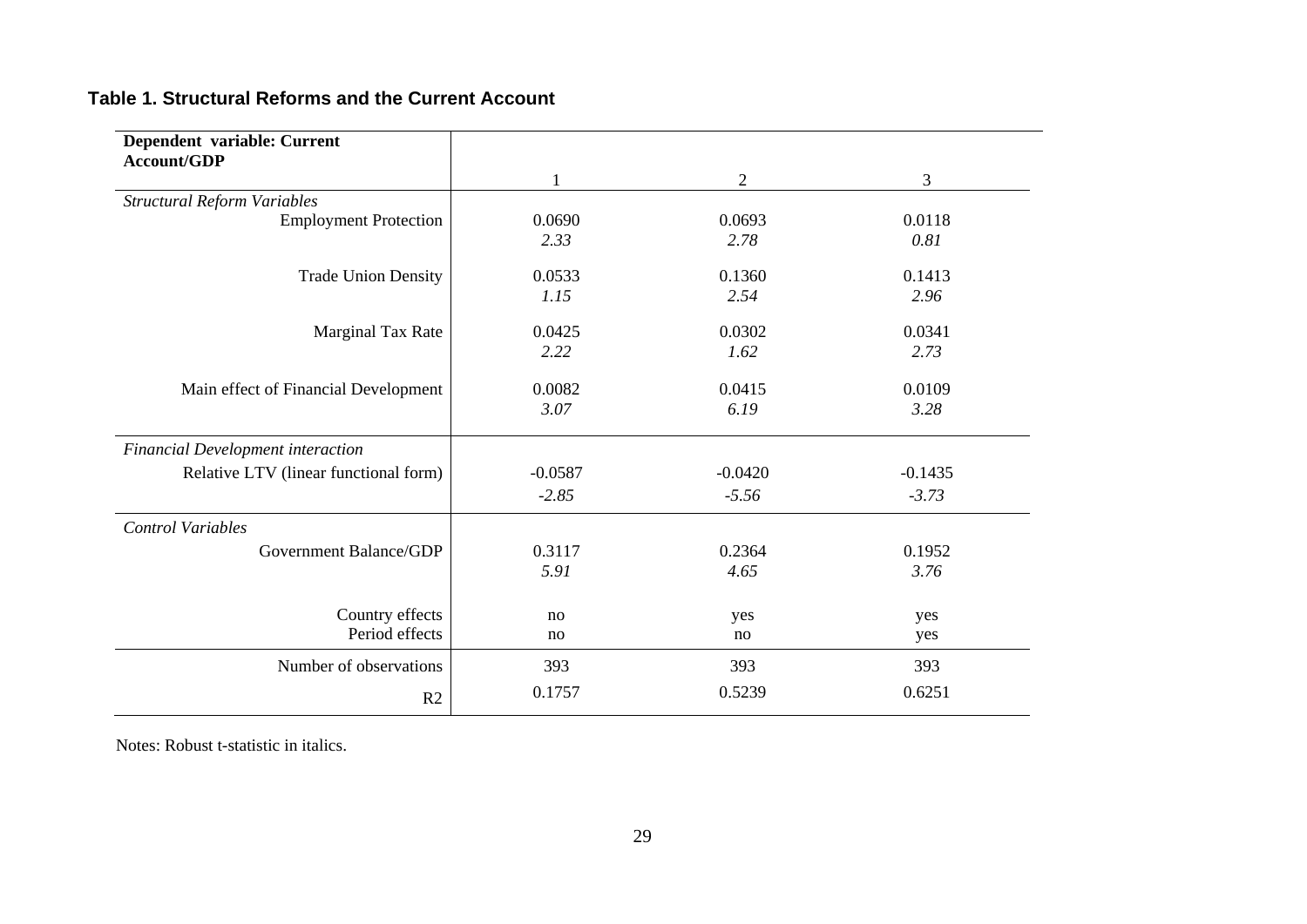# **Table 2. Extended specification**

| Dependent variable: Current Account/GDP  |           | External and demographics controls |           |                | <b>Financial Openness</b> |           | Relative income level |           |           |  |
|------------------------------------------|-----------|------------------------------------|-----------|----------------|---------------------------|-----------|-----------------------|-----------|-----------|--|
|                                          |           | 2                                  | 3         | $\overline{4}$ | 5                         | 6         | 7                     | 8         | 9         |  |
| <b>Structural Reform Variables</b>       |           |                                    |           |                |                           |           |                       |           |           |  |
| <b>Employment Protection</b>             | 0.0313    | 0.0403                             | 0.0122    | 0.0391         | 0.0388                    | 0.0084    | 0.0224                | 0.0443    | 0.0144    |  |
|                                          | 1.39      | 2.42                               | 0.61      | 2.20           | 2.26                      | 0.43      | 1.17                  | 2.44      | 0.69      |  |
| <b>Trade Union Density</b>               | 0.0171    | 0.0738                             | 0.0896    | $-0.0074$      | 0.0753                    | 0.0912    | 0.0403                | 0.0778    | 0.0908    |  |
|                                          | 0.40      | 1.98                               | 1.98      | $-0.17$        | 1.98                      | 1.96      | 1.06                  | 2.14      | 2.02      |  |
| Marginal Tax Rate                        | 0.0131    | $-0.0085$                          | 0.0051    | 0.0010         | $-0.0088$                 | 0.0046    | 0.0137                | $-0.0081$ | 0.0054    |  |
|                                          | 0.56      | $-0.40$                            | 0.24      | 0.04           | $-0.41$                   | 0.20      | 0.67                  | $-0.37$   | 0.25      |  |
| Main effect of Financial Development     | 0.0115    | 0.0664                             | 0.0449    | 0.0116         | 0.0670                    | 0.0456    | 0.0081                | 0.0648    | 0.0447    |  |
|                                          | 3.99      | 13.51                              | 5.10      | 4.08           | 13.22                     | 5.14      | 2.85                  | 12.83     | 5.02      |  |
| <b>Financial Development interaction</b> |           |                                    |           |                |                           |           |                       |           |           |  |
| <b>Relative LTV</b>                      | $-0.0522$ | $-0.0271$                          | $-0.0393$ | $-0.0554$      | $-0.0272$                 | $-0.0395$ | $-0.0765$             | $-0.0264$ | $-0.0388$ |  |
|                                          | $-2.98$   | $-7.61$                            | $-4.69$   | $-3.01$        | $-7.70$                   | $-4.74$   | $-2.62$               | $-7.60$   | $-4.89$   |  |
|                                          |           |                                    |           |                |                           |           |                       |           |           |  |
| Relative financial openness              |           |                                    |           | 0.3824         | $-0.0677$                 | $-0.1014$ |                       |           |           |  |
|                                          |           |                                    |           | 0.76           | $-0.94$                   | $-1.03$   |                       |           |           |  |
| <b>Control Variables</b>                 |           |                                    |           |                |                           |           |                       |           |           |  |
| Government Balance/GDP                   | 0.3539    | 0.1768                             | 0.2139    | 0.3515         | 0.1770                    | 0.2141    | 0.2719                | 0.1676    | 0.2118    |  |
|                                          | 6.58      | 3.49                               | 3.26      | 6.40           | 3.51                      | 3.29      | 5.25                  | 3.43      | 3.24      |  |
| Terms of Trade                           | 0.1148    | 0.0981                             | 0.1090    | 0.1167         | 0.0984                    | 0.1092    | 0.1122                | 0.0943    | 0.1075    |  |
|                                          | 3.34      | 2.75                               | 2.88      | 3.36           | 2.80                      | 2.92      | 3.42                  | 2.70      | 2.82      |  |
| Real Effective Exchange Rate             | $-0.0490$ | $-0.0196$                          | $-0.0134$ | $-0.0501$      | $-0.0185$                 | $-0.0123$ | $-0.0453$             | $-0.0199$ | $-0.0137$ |  |
|                                          | $-1.56$   | $-0.68$                            | $-0.48$   | $-1.57$        | $-0.64$                   | $-0.44$   | $-1.41$               | $-0.70$   | $-0.49$   |  |
| Demographics                             | $-0.0006$ | $-0.0002$                          | 0.0005    | $-0.0006$      | $-0.0006$                 | 0.0000    | $-0.0004$             | 0.0001    | 0.0006    |  |
|                                          | $-1.26$   | $-0.30$                            | 0.69      | $-1.27$        | $-0.73$                   | 0.02      | $-0.79$               | 0.14      | 0.69      |  |
|                                          |           |                                    |           |                |                           |           |                       |           |           |  |
| Relative GDP level per capita            |           |                                    |           |                |                           |           | 0.0000                | 0.0000    | 0.0000    |  |
|                                          |           |                                    |           |                |                           |           | 2.69                  | 1.07      | 0.41      |  |
| Country effects                          | no        | yes                                | yes       | $\rm no$       | yes                       | yes       | no                    | yes       | yes       |  |
| Period effects                           | no        | no                                 | yes       | no             | no                        | yes       | no                    | no        | yes       |  |
| Number of observations                   | 309       | 309                                | 309       | 309            | 309                       | 309       | 309                   | 309       | 309       |  |
| R2                                       | 0.2440    | 0.6130                             | 0.6765    | 0.2455         | 0.6142                    | 0.6779    | 0.2730                | 0.6165    | 0.6770    |  |

Notes: Robust t-statistic in italics.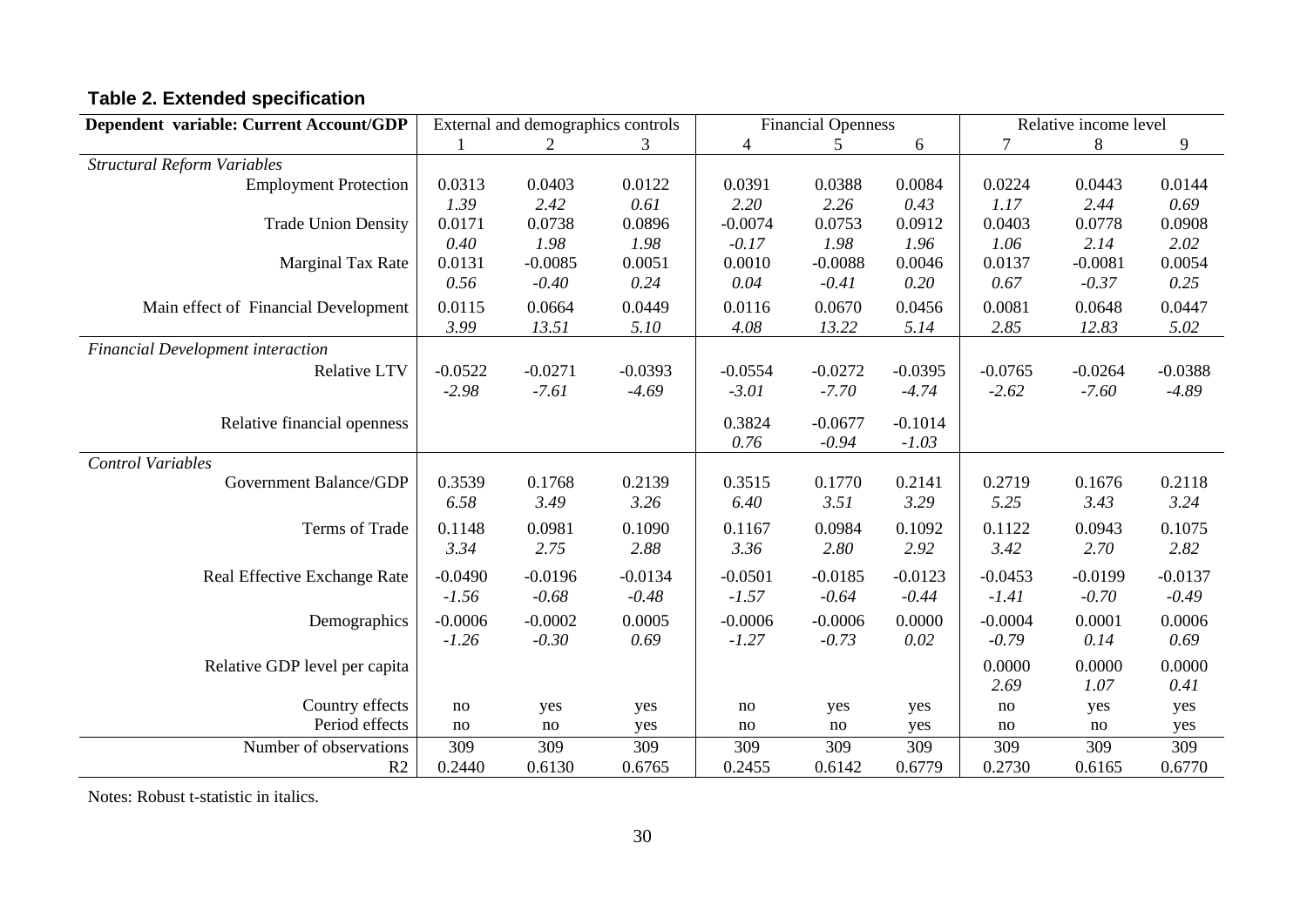#### **Table 3. Robustness checks**

| Dependent variable:                      |           | Country-specific reform patterns |           | 5-year sub-periods |           |           |  |  |
|------------------------------------------|-----------|----------------------------------|-----------|--------------------|-----------|-----------|--|--|
| <b>Current Account/GDP</b>               |           | $\overline{c}$                   | 3         |                    | 5         | 6         |  |  |
| <b>Structural Reform Variables</b>       |           |                                  |           | 4                  |           |           |  |  |
| <b>Employment Protection</b>             | 0.0361    | 0.0737                           | 0.0472    | 0.2524             | 0.2009    | 0.0987    |  |  |
|                                          | 0.68      | 1.32                             | 0.99      | 1.85               | 1.90      | 0.91      |  |  |
| <b>Trade Union Density</b>               | $-0.3648$ | 0.1135                           | 0.0955    | 0.1085             | 0.2431    | 0.3160    |  |  |
|                                          | $-3.74$   | 1.33                             | 1.06      | 1.11               | 1.61      | 1.92      |  |  |
| Marginal Tax Rate                        | 0.0999    | 0.0414                           | 0.0291    | 0.2200             | 0.1122    | 0.0735    |  |  |
|                                          | 2.02      | 1.32                             | 1.04      | 1.88               | 1.41      | 0.91      |  |  |
|                                          |           |                                  |           |                    |           |           |  |  |
| Main effect of Financial Development     | 0.0476    | 0.0448                           | 0.0293    | 0.0112             | 0.0505    | 0.0365    |  |  |
|                                          | 7.52      | 6.63                             | 3.70      | 2.02               | 4.60      | 2.74      |  |  |
| <b>Financial Development interaction</b> |           |                                  |           |                    |           |           |  |  |
| <b>Relative LTV</b>                      | $-0.0431$ | $-0.0387$                        | $-0.0595$ | $-0.0301$          | $-0.0345$ | $-0.0469$ |  |  |
|                                          | $-6.01$   | $-5.74$                          | $-3.61$   | $-1.19$            | $-4.04$   | $-2.94$   |  |  |
| Country effects                          | yes       | yes                              | yes       | no                 | no        | no        |  |  |
| <b>Control Variables</b>                 |           |                                  |           |                    |           |           |  |  |
| Government Balance/GDP                   | 0.2558    | 0.2463                           | 0.2471    | 0.3864             | 0.3546    | 0.2884    |  |  |
|                                          | 5.59      | 4.65                             | 4.48      | 3.11               | 2.97      | 2.27      |  |  |
|                                          |           |                                  |           |                    |           |           |  |  |
| Country effects                          |           |                                  |           |                    |           |           |  |  |
| Period effects                           | no        | yes                              | yes       | no                 | yes       | yes       |  |  |
|                                          | no        | no                               | yes       | no                 | no        | yes       |  |  |
| Number of observations                   | 393       | 393                              | 393       | 85                 | 85        | 85        |  |  |
| R2                                       | 0.5310    | 0.5926                           | 0.6797    | 0.2835             | 0.6960    | 0.7281    |  |  |

Notes: Robust t-statistic in italics.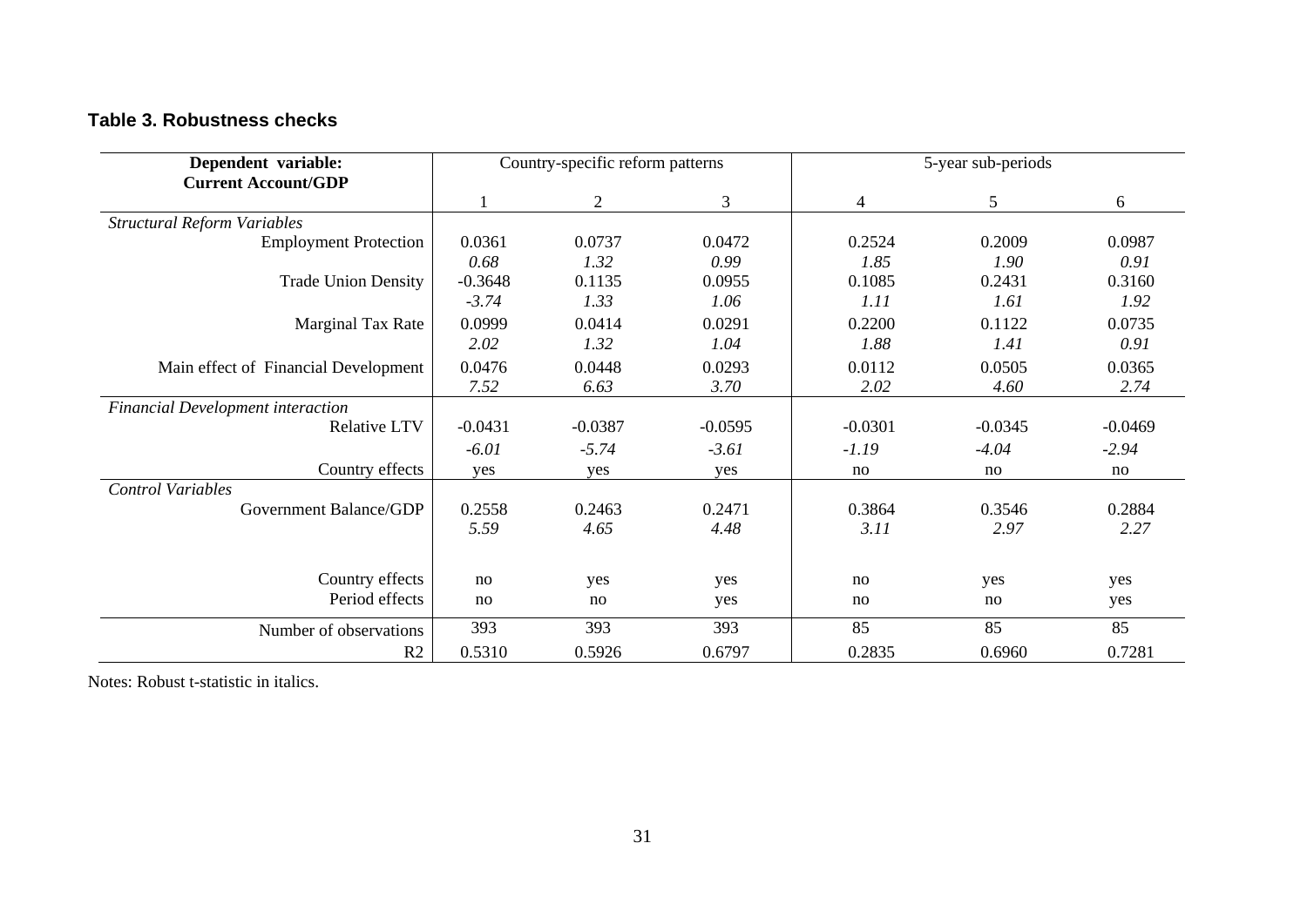| Dependent variable:                                  | Consumption/GDP      |                      |                      | GDP per capita,<br>based on CPI |                 |                 |                 | MFP growth      |                 | Investment/GDP  |                 |                      |
|------------------------------------------------------|----------------------|----------------------|----------------------|---------------------------------|-----------------|-----------------|-----------------|-----------------|-----------------|-----------------|-----------------|----------------------|
|                                                      |                      | $\overline{2}$       | 3                    | 4                               | 5               | 6               | 7               | 8               | 9               | 10              | 11              | 12                   |
| Summary Reforms indicator<br>from CA/GDP regressions | $-0.0568$<br>$-0.83$ | $-0.0899$<br>$-2.49$ | $-0.0912$<br>$-2.46$ | 33.8006<br>3.12                 | 20.3232<br>2.68 | 21.3711<br>2.73 | 17.1798<br>1.47 | 18.7723<br>2.62 | 24.2905<br>3.17 | 20.8195<br>1.65 | 19.6827<br>1.48 | $-7.3491$<br>$-0.67$ |
| Lagged values of dep.<br>variable                    |                      |                      |                      |                                 |                 |                 |                 |                 |                 |                 |                 |                      |
| Consumption/GDP, lagged                              | 0.9865<br>92.86      | 0.9122<br>47.94      | 0.9306<br>49.21      |                                 |                 |                 |                 |                 |                 |                 |                 |                      |
| GDP per capita, lagged                               |                      |                      |                      | 1.0123<br>221.26                | 0.9387<br>76.24 | 0.9434<br>74.56 |                 |                 |                 |                 |                 |                      |
| Investment/GDP, lagged                               |                      |                      |                      |                                 |                 |                 |                 |                 |                 | 0.9093          | 0.7817          | 0.7377               |
|                                                      |                      |                      |                      |                                 |                 |                 |                 |                 |                 | 38.44           | 16.32           | 12.55                |
| <b>Control Variables</b>                             |                      |                      |                      |                                 |                 |                 |                 |                 |                 |                 |                 |                      |
| Gvt. Balance/GDP                                     | $-0.0104$<br>$-0.56$ | $-0.0407$<br>$-3.68$ | $-0.0182$<br>$-1.38$ | 7.3039<br>3.53                  | 10.5815<br>4.67 | 14.7326<br>5.22 | 6.0143<br>2.32  | 3.4588<br>1.00  | 4.8728<br>1.21  | 9.0235<br>3.43  | 11.4629<br>4.01 | 15.0636<br>5.07      |
| Country effects                                      | no                   | yes                  | yes                  | no                              | yes             | yes             | no              | yes             | yes             | no              | yes             | yes                  |
| Period effects                                       | no                   | no                   | yes                  | no                              | no              | yes             | no              | no              | yes             | no              | no              | yes                  |
| Number of observations                               | 375                  | 375                  | 375                  | 375                             | 375             | 375             | 265             | 265             | 265             | 150             | 150             | 150                  |

## **Table 4. Relationship of reforms to consumption, growth, and investment**

Notes: T-statistic, in italics, are computed on the basis of robust standard errors when using the pooled-OLS estimator (in columns 1,4,7,10) and the fixed-effect estimator (in columns 8, 9), and bootstrap standard errors when using the bias corrected LSDV dynamic panel data estimator (in the remaining columns). The "Summary reforms indicator" is computed on the basis of the estimates of: Table 1 column (1) in columns (1), (4), and (10); Table 1 column (2) in the specifications including country effects; Table 1 column (4) in the specifications including country and period effects.